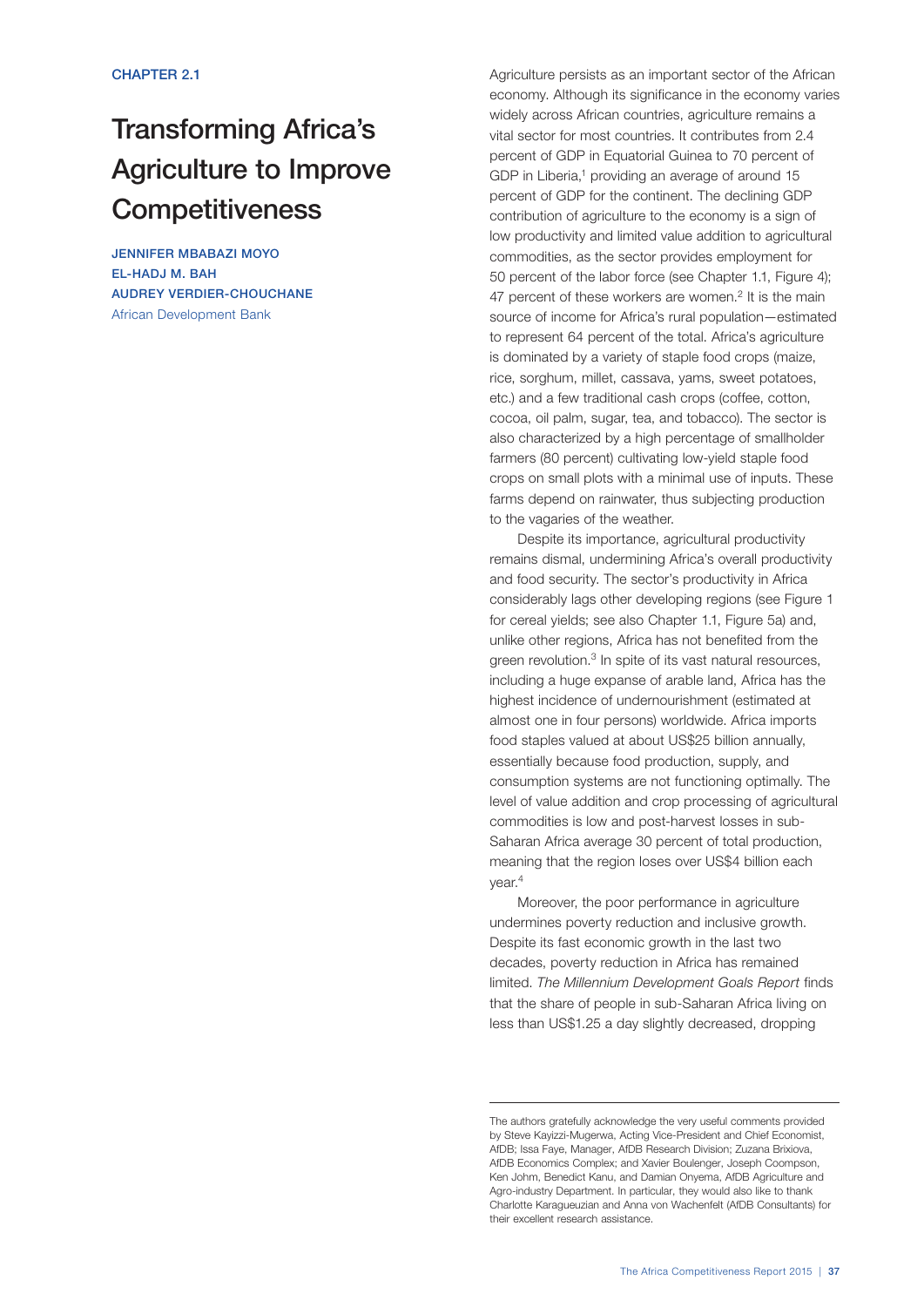



Source: World Bank, 2015.

from 56 percent in 1990 to 48 percent in  $2010<sup>5</sup>$  The limited decrease in poverty is partly the result of the fact that growth has been driven mostly by low laborintensive sectors such as mining, while agriculture played a minor role. A substantial body of the literature finds that agriculture-led growth has greater impact on poverty reduction than non-agriculture-led growth.6 The agriculture sector is a key to achieving inclusive growth because, in Africa, it consists mostly of smallholder farmers, the majority of whom are women.<sup>7</sup> With higher agricultural productivity; gender-equal access to land, seed, and fertilizer; and overall better performance in rural economies, growth will reach the most disadvantaged—namely women and youth. However, considerable effort is needed to ensure that institutions and mechanisms for inclusion are put in place, while at the same time pushing toward the development of large commercial farming.

The slow productivity growth in agriculture is also constraining Africa's structural transformation process and economic diversification. As reported in several studies on structural transformation, reliance on subsistence production and weak productivity growth in the agriculture sector prevents the workforce from moving out of this sector into manufacturing and services.<sup>8</sup> Globally, countries that have developed successfully are those that have shifted their resources from agriculture to manufacturing.<sup>9</sup> However, as indicated in Chapter 1.1 Figure 4, this is not the case for Africa, where labor tends to move more into services, in particular trade, rather than into the manufacturing sector. Given the low productivity in services and the prominence of the informal service sector, this current pattern of structural transformation will not yield sustainable income growth for the majority of people nor will it lead to economic development.10 Inclusive growth and higher income for the majority requires higher productivity in labor-intensive sectors, including

agriculture. As outlined in its 10-year strategy 2013–22,11 the African Development Bank (AfDB)—the first and overarching objective of which is to promote inclusive growth—will pay particular attention to agriculture and food security, to fragile states, and to gender.

This chapter presents the ingredients needed to transform Africa's agriculture in order to make it more competitive. The next section explains the missed green revolution in Africa and draws lessons for the continent from Asia's experience. The following section analyzes the mechanisms for productivity improvements, with a particular focus on the role of information communication technologies (ICTs) in agriculture and the importance of land reforms. It also considers the opportunities and challenges of biotechnology for facilitating a quantum leap in productivity. The next section considers the role of value chains in unlocking markets for smallholders, who make up the bulk of agriculture producers in Africa. It begins with a discussion of Africa's positioning and potential within global and regional value chains and then addresses the means for creating a conducive environment that fosters greater value chain integration. The chapter then outlines the AfDB's recent and planned future support of the agriculture and agribusiness sectors to enhance both inclusiveness and competiveness. Conclusions and policy recommendations are then discussed.

# IMPEDIMENTS TO AFRICA'S GREEN REVOLUTION

The green revolution benefited most regions of the world, particularly East Asia, as it resulted in regional food surpluses within 25 years. Asia benefited the most, with significant increases in cereal yields (Figure 1); in East Asia and the Pacific, for instance, cereal yields almost quadrupled between 1960 and 1990. Driven by the political will to make their countries food self-sufficient, Asian countries doubled cereal production between 1970 and 1995, while the total land area cultivated with cereals increased by only 4 percent.12 Drawing lessons from India's experience, this success has been attributed to several factors.<sup>13</sup> First, the adoption of high-yielding seed varieties resulted in a substantial increase in food grain production, particularly wheat and rice. Second, the use of pesticides positively contributed to increased yields, albeit at the expense of the environment, discussed later in this chapter. Third, the availability and expansion of agricultural infrastructure facilities such as irrigation facilities, machinery, extension services, and broader infrastructure facilities—including transport and communication as well as storage and warehousing facilities—further supported the green revolution. Fourth, the expansion of better crop and soil management techniques, including multiple cropping practices, fostered the advance of the green revolution. Fifth, agricultural credit and land reform were crucial ingredients that enhanced agricultural productivity. Short-term credit facilities were provided by cooperative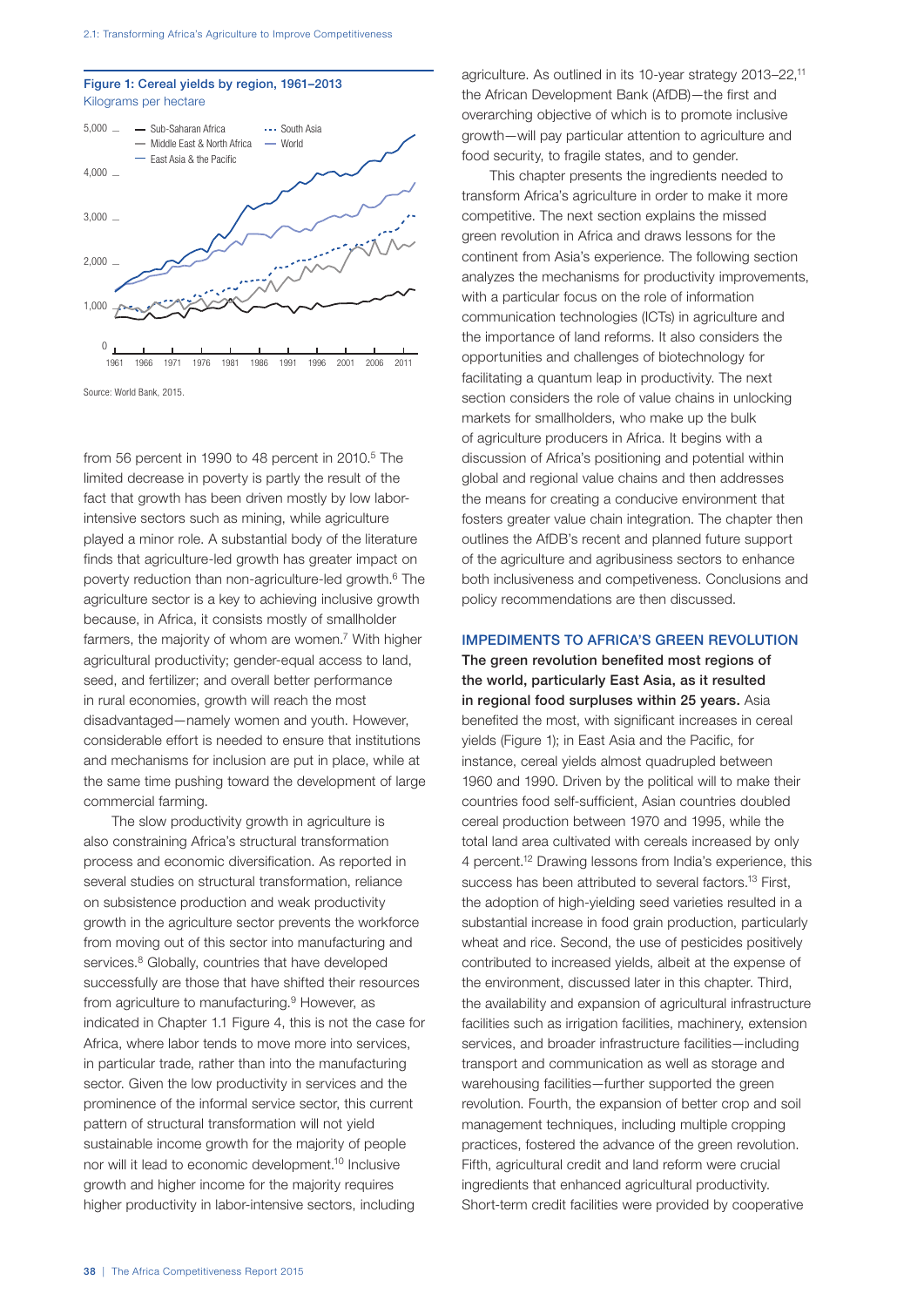banks, while long-term credit was provided by development banks. This was done together with land reforms aimed at consolidating land holdings and giving farmers security of tenure, thereby enabling farmers to access credit facilities.

However, the green revolution is more than a technology fix, and a supportive economic and policy environment remains vital to its success. Addressing the need for functioning markets to handle the surge in production went hand in hand with addressing the need to educate farmers about the new technology and to ensure that they both have access to inputs and receive a fair reward for their investments. In addition, government interventions were crucial to ensure that small farmers were included rather than left behind.14 For instance, Asian governments formulated various pro-small farms policies including policies relating to credit, incentive prices for crops, and subsidized input prices. Consequently, the green revolution successfully reached poor and remote rural population on the Asian continent.

In contrast, Africa did not benefit from the green revolution. Figure 1 reveals that cereal yields in Africa have been virtually constant during the period 1960–90. This lack of progress—together with factors such as high population growth, policy distortions, weak institutions, poor infrastructure, extreme weather events, and political instability—explains why African countries are still dependent on food imports. While Asian countries largely increased cereal yields per hectare, African countries mainly expanded the area cultivated to enhance production. The increase in the land area cultivated, coupled with poor crop husbandry, resulted in extensive environmental problems such as nutrient mining; desertification; degraded soils; and loss of forests, wetlands, and pastures. Moreover, this poses a challenge to Africa's long-term agricultural productivity and the sustainability of its agricultural production. As a result, in the face of rapid population growth, sub-Saharan Africa imports about US\$25 billion of staple foods annually despite the continent's vast agricultural potential, putting a strain on scarce foreign exchange reserves.

This chapter next considers the main reasons for the missed green revolution in Africa, focusing primarily on ecological, technical, policy, and institutional factors before drawing lessons from past green revolution experiences in Asia and adapting them to Africa.

# EXPLAINING THE MISSED GREEN REVOLUTION IN AFRICA

With regard to ecological factors, Africa's soils vary by region and are, in general, very different from, and less fertile than, the Asian volcanic soils and alluvial valleys. Weather shocks such as droughts are frequent, and rainfall varies dramatically across Africa, with the northern half of the continent containing large arid areas. These ecological factors are a significant impediment to Africa's agricultural development, given the continent's low use of irrigation and overwhelming dependence on rain-fed agriculture.

International research on high-yield crops did not focus on African staple foods and agroecological systems. Although the green revolution in Asia can be attributed to the extended use of irrigation, improved crop varieties, and expanded use of chemical fertilizers, the implementation of similar strategies in Africa has not been successful.<sup>15</sup> According to the World Bank, the heterogeneity of both agro-ecological conditions and crop production (maize, cassava, millet, sorghum, cassava, yams, sweet potatoes, etc.) suggests that "outside" technologies are often not directly transferable to improve the continent's productivity. In other words, the productivity revolution in Africa needs a tailored approach and a more careful contextualization to better fit with Africa's specific agricultural conditions.<sup>16</sup> This includes a focus on the development of technology more suitable for Africa that is aimed not only at increasing productivity of root and tree crop production systems but also at saving labor for cereal production.<sup>17</sup> Likewise, improved varieties have to be developed to take into account the African environment with its specific requirements. This has started happening with the development of NERICA rice (see also Box 2) and high-yielding varieties of cassava.

Inadequate policies have distorted Africa's agriculture sector, thereby constraining technology adoption. In the past, indirect and direct taxes distorted prices and prevented farmers from adopting modern inputs such as fertilizers. In addition, many African governments established agricultural marketing boards that purchased products from farmers at fixed prices and resold the products in domestic and international markets at prevailing market prices, while controlling exchange rate to protect the local market. This scheme served to control prices so as to ensure income stability to the farmers. The implication was a lack of incentive to invest in intermediate inputs such as fertilizers.18

Policy and market failures account for the slow adoption of productivity-enhancing inputs such as equipment, fertilizers, and pesticides. Figure 2 shows that fertilizer use is still low in most countries. Voortman argues that several market and institutional factors have discouraged African farmers from using fertilizers.19 First, underdeveloped markets (low volumes), high prices, and high transport costs have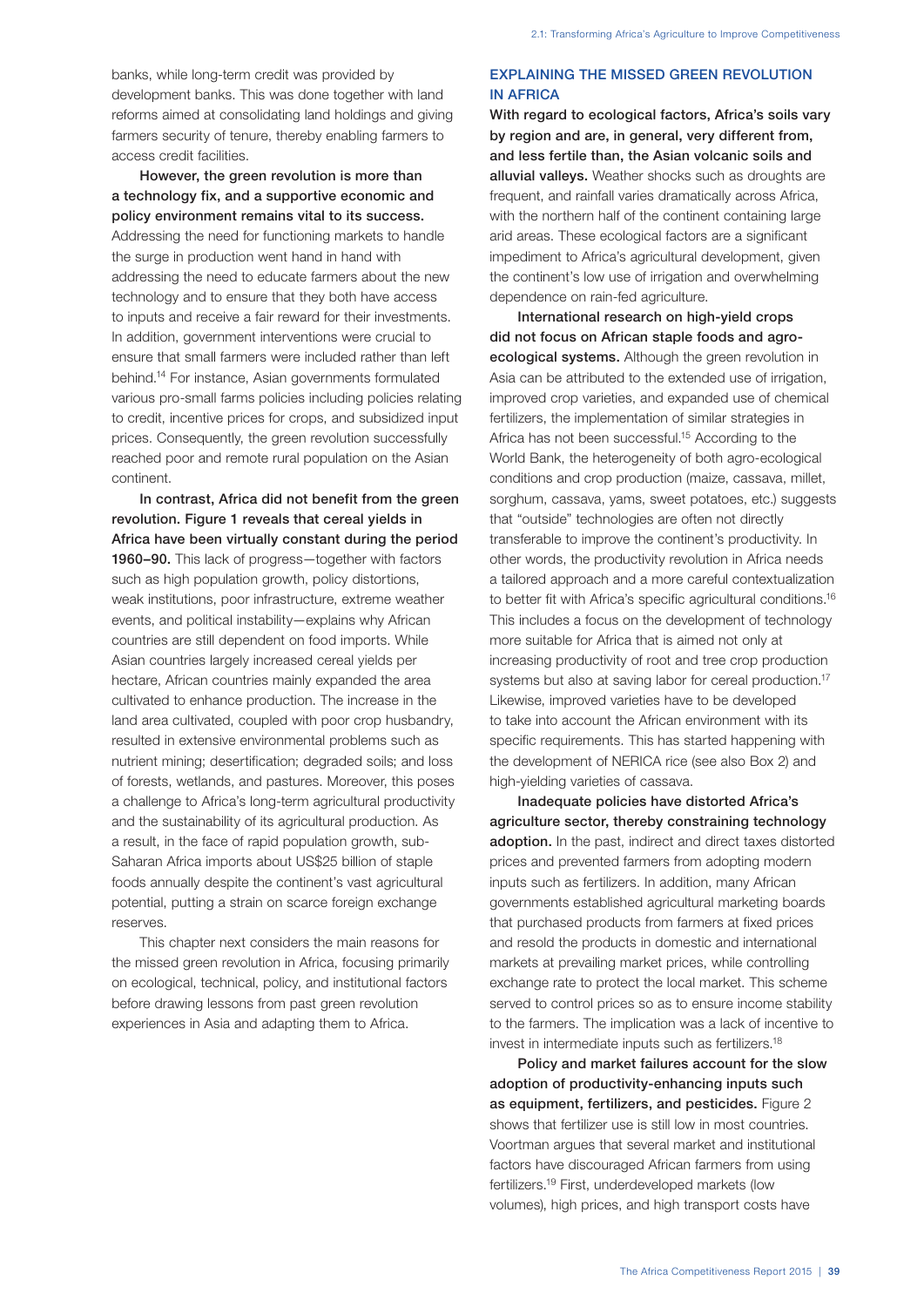## Box 1: Lessons for Africa from the Asian green revolution

Some important lessons for Africa that can be drawn from the Asian green revolution include:

- "Double green" the agricultural revolution. Higher productivity came at the expense of environmental issues in Asia. The environmental effects of increased agricultural productivity in Africa depend heavily on the sources of productivity growth. Water- and soilsaving innovations undoubtedly have positive effects. However, such techniques are often achieved through the intensive use of manufactured inputs such as fertilizers and chemicals with negative externalities. Instead, productivity can be improved with best practices in terms of environmental impact at all levels of the value chain. Resilience to climate change will be an increasingly difficult challenge to tackle.
- Promote responsible farmers' borrowing. In Asia, the technological dimension of the green revolution was supplemented by heavy government intervention through subsidies on inputs. However, these massive government expenses were not sufficient to limit farmers' indebtedness. Green revolution packages ended up indebting a large number of smallholder farmers, eventually pushing them into landlessness and poverty.
- Develop rural non-farm activities to diversify income. The green revolution in Asia focused on rural farm activities. Kanu et al. highlight the importance of emphasizing rural non-farm activities to diversify income sources, finance on-farm investments, buy food, and stabilize household income during difficult times of drought or price shock. $1$  To enhance its sustainability, income has to come from diverse sources.

#### Note

1 Kanu et al. 2014.

Sources: Based on Lappé et al., second edition, 1998; Kanu et al., 2014.

limited the availability of fertilizers. Indeed, as Chapter 1.1 documents, sub-Saharan Africa's infrastructure deficit (mainly roads and electricity, as well as ICTs) is significant, particularly in small and landlocked countries. This impedes the provision and use of productivityenhancing inputs. For example, as Gollin and Rogerson argue, poor transportation networks account in large part for the low productivity of Uganda's agriculture.<sup>20</sup> Second and most importantly, fertilizer costs have not been recouped because soil analysis has not been taken into account to determine the appropriate fertilizers. The popular fertilizers (nitrogen and phosphorous) developed for Asian and Latin American soils have had minimal or no effect on yield in Africa.<sup>21</sup> Indeed, the heterogeneity of African soils requires the usage of targeted fertilizer applications.

Despite recognition of the importance of the sector in Africa, investment in agriculture has been neglected by African governments and donors.

# Figure 2: Fertilizer consumption in selected African countries, 2005–12

Tons of nutrients (thousands)



Source: AfDB Statistics Department, 2015.

Although official development assistance has increased by about 250 percent between the 1980s and the 2010s, allocation to agriculture has halved. According to the Food and Agriculture Organization of the United Nations (FAO), on average, African governments reduced their spending on agriculture from 4.5 percent of total expenditure in 2001 to 2.5 percent in  $2012$ ,  $22$  despite their 2003 pledge to spend at least 10 percent under the African Union's 2003 Maputo Declaration target. Limited funding has prevented the development of research capability in biotechnology, the provision of adequate support for agricultural research, and private-sector participation in agriculture.

Low investment in agriculture has partly led to overreliance on rain-fed farming with very little irrigation. The irrigated share of Africa's cropland is less than a quarter of the world average. $23$  Only 4 percent of crop areas are irrigated in sub-Saharan Africa; in comparison, this represents only a small fraction of the Asian investment in irrigation, where 39 percent of the production area is irrigated in South Asia and 29 percent in East Asia.24 In contrast, Africa has numerous river systems that are not fully exploited and significant groundwater resources that remain largely untapped. These groundwater resources are unevenly spread over a wide range of agro-ecological zones, especially in Southern Africa and some parts of North Africa. Irrigation on the African continent is also hampered by poor water management, which is one result of underdeveloped institutions. Furthermore, while Asia's green revolution mainly focused on irrigated wheat and rice, sub-Saharan Africa's main staples comprise a much wider variety, including maize, cassava, millet, sorghum, yams, sweet potatoes, and plantains. This wide range of food crops reinforces the argument that Africa's agriculture needs to focus on its specific context, as discussed earlier.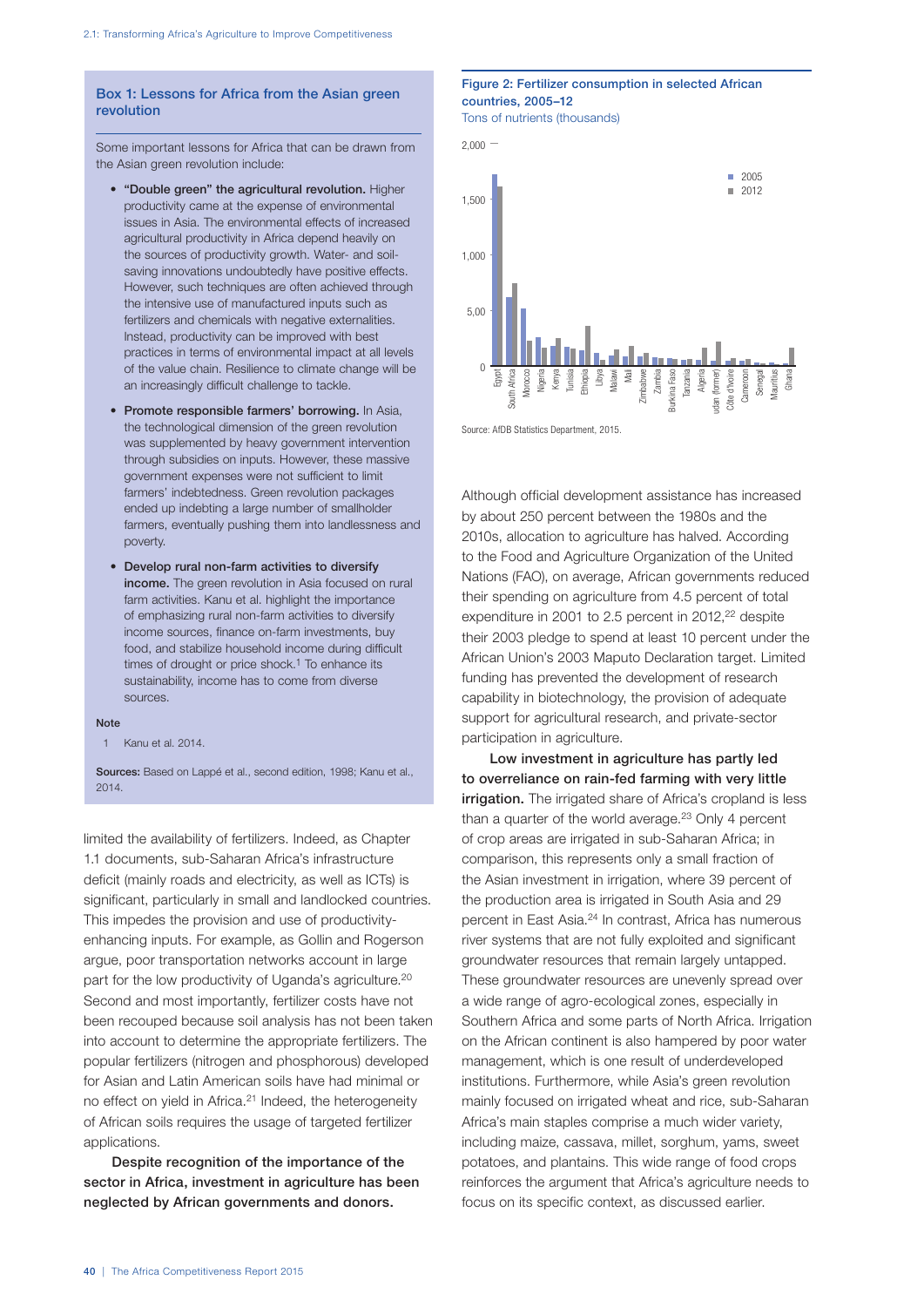Furthermore, the lack of good governance and economic institutions in Africa, especially in the financial and insurance sectors, has hampered farmers' ability to develop. The general low financial inclusion in Africa is even worse in agriculture, where the production cycle consists of high initial investment, a medium to long period of no cash inflow during the growing season, and large cash windfall after harvest. Many of the products offered by banks and financial intermediaries are inappropriate for smallholder farmers because loan repayment schedules do not take into account crop cycles. Modern financial services such as microloans, credit registries, and value chain financing—are therefore needed to improve access to credit to smallholder farmers. The challenges of providing acceptable collateral for agricultural lending are enormous. Moreover, most countries lack tailored insurance products. This means that adverse shocks, such as droughts, often lead to famine because farmers are unprepared to respond. In this context, micro-insurance is emerging as a valuable instrument for protecting farmers. Land governance pertaining to land access, distribution, and female ownership will be further discussed below in the section on mechanisms for productivity improvement. In many countries, land ownership is governed by customary laws; this has resulted in high land inequality. Indeed, although women constitute the bulk of the labor force in the continent's agriculture sector, rules governing ownership and transfer of land rights are unfavorable to women in Africa.<sup>25</sup>

The green revolution in Africa is not a lost cause. Africa can gain from productivity improvements with the right set of policies, institutions, and resources, while also drawing from the lessons of the Asian green revolution (Box 1). Today many organizations are working toward this goal. Among them is the Alliance for a Green Revolution in Africa (AGRA), founded through a partnership between the Rockefeller Foundation and the Bill & Melinda Gates Foundation. AGRA is focusing on many of the issues highlighted above, including the development and distribution of high-yield seeds and the improvement of soil health, market access, and financial access. Other research institutions, such as the Africa Rice Center and the International Institute of Tropical Agriculture (IITA), are also working to develop high-yield crops. In general, international research funding and coordination among stakeholders in the agriculture sector have both expanded as the value-added of the green revolution for reducing poverty and eliminating hunger has been increasingly recognized. Some success stories are highlighted in Box 2.

The next section discusses ways to improve agricultural productivity by leveraging technology and reforming land governance.

# Box 2: Recent success in the development of high-yield crops in Africa

In recent decades, research efforts have resulted in highyield crop varieties.

For the second most important staple food in Africa, *cassava,* productivity changed with the introduction of an improved drought-tolerant cassava variety in 1977. Along with continuous improvement in breeding and pest control, the cassava yields have increased by over 40 percent in the past three decades. West Africa has seen up to 60 percent in productivity gains, which has clearly helped to reduce poverty in the region. More recently Malawi and Rwanda have demonstrated rapid production growth; it tripled in Rwanda between 2007 and 2011.1

The introduction of modern, high-yielding varieties of *maize* in East and Southern Africa during the 1960s allowed the crop to develop into one of the continent's major sources of calories. Over the last decade, maize production has been particularly significant in West Africa. Nigeria, for instance, has seen its maize yields rise steadily as farmers adopted improved varieties and hybrids, which are drought tolerant. Overall maize production in Africa has increased at an average 5.5 percent per year between 2000 and 2010, while areas harvested remain lower than in 1990, indicating an improvement in production technology.2

*Beans* are another major staple in Africa, particularly in East Africa. Recently, nearly 10 million farmers in the region, especially in Kenya, Tanzania, and Uganda, have intensified production by relying on highyielding climbing beans, which are more tolerant to warm temperatures. These improved varieties have brought about substantial productivity gains, as yields in Rwanda and Uganda increased 53 percent and 60 percent, respectively.3 Moreover, in both the Democratic Republic of Congo and Rwanda, bio-fortified beans have been introduced to a wider audience, and by 2014 about onethird of the population in Rwanda farmed and consumed them.

In 1999, the NERICA (New Rice for Africa) rice, especially developed for African conditions, was released to farmers. The NERICA rice—a combination of African and Asian rice varieties—has proven to be drought tolerant, high yielding, early maturing, and resistant to African's major pests and diseases. It is now cultivated on about 200,000 hectares across Africa. The rice yields in sub-Saharan Africa have increased significantly over the last years as yields grew by 30 percent from 2007 and 2012, and with a faster rate than the global average.4 Efforts to develop other high-yield varieties of rice are underway for other types of soils.5

#### Notes

- 1 FAO 2013.
- 2 Cadoni and Angelucci 2013.
- 3 Pabra 2015.
- 4 AfricaRice 2015.
- 5 Kimani et al. 2011; Singh et al. 2013.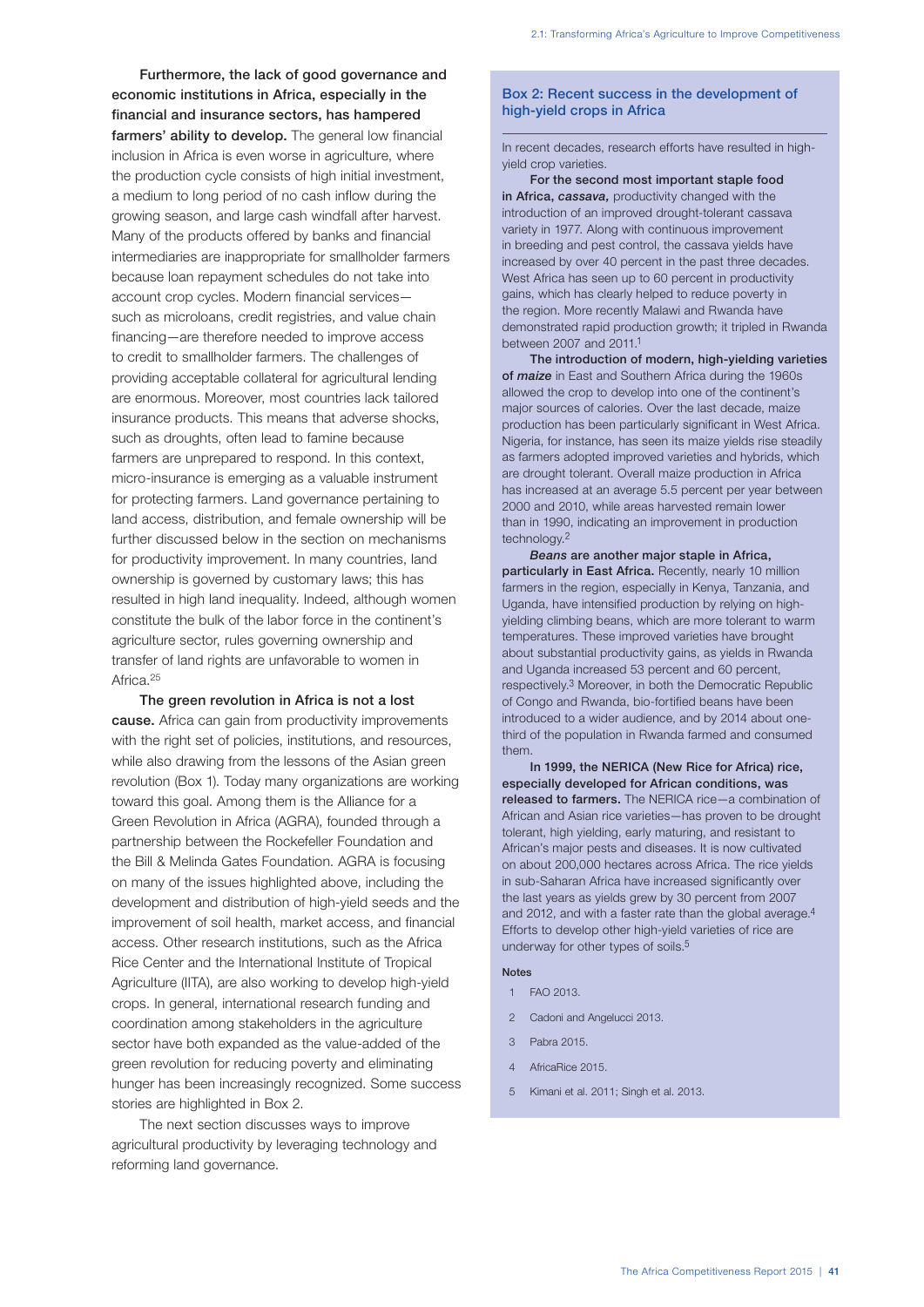# MECHANISMS FOR PRODUCTIVITY IMPROVEMENT IN THE CONTEXT OF THE GREEN REVOLUTION: LEVERAGING TECHNOLOGY AND LAND REFORMS The Comprehensive Africa Agriculture Development

Programme (CAADP) is at the heart of the quest for agricultural productivity improvement in Africa. It was established by the African Union and the New Partnership for Africa's Development (NEPAD) in 2003, with the goal of an annual productivity growth rate of at least 6 percent.26 The program has four pillars: (1) land and water management, (2) market access, (3) food supply and hunger eradication, and (4) agricultural research. Since 2003, agricultural GDP has grown on average by 4 percent. Nin-Pratt et al. estimate that total factor productivity (TFP) for the 2001–10 period grew on average by 2.1 percent.<sup>27</sup> Although this is a considerable improvement over the 1.4 percent growth seen in the 1990s, it is still below expectation. Assuming the same growth rate of inputs as observed in the 1990s, Ludena estimates that a TFP growth rate of 4.4 percent is needed to achieve an output growth rate of 6.2 percent.28 To bridge this gap, the important factors that contributed to the green revolution (as discussed in the previous section)—including the introduction of high-yield varieties, irrigation, increased and better use of fertilizers—are still pertinent. As aptly put by Hazell, "there is an urgent need to bring the green revolution in an appropriately modified form to Sub-Saharan Africa."29 Indeed, Africa's agriculture should take advantage of recent developments in ICTs and genetic research, which have the potential to revolutionize the sector. Land redistribution policies are also crucial for improving productivity. Before discussing the role of ICTs and land reforms in these efforts, the chapter summarizes the various factors raised in the earlier discussion of the green revolution that are necessary to transform agriculture in Africa.

The productivity drivers of the green revolution The introduction and development of highyield crops is at the heart of Africa's agricultural transformation. This was the most important factor in Asia and will also be the key driver of agricultural productivity in Africa. This development entails increased international and national research of plant breeding, taking into account the different types of soils on the continent. As pointed out above, research focusing on African agricultural conditions has increased, thanks to the work of various organizations, providing new hope for agriculture sector transformation. CGIAR (Consultative Group on International Agricultural Research) and AGRA, for instance, are working intensely to develop highquality grains for African soils. Investments in research by international organizations and local government are highly beneficial. A US\$1 invested by CGIAR is estimated to yield US\$6 in benefits, while the same US dollar invested by governments in sub-Saharan Africa leads

to US\$3 in benefits.<sup>30</sup> However, the discovery of new crop varieties will not lead to transformation if national governments do not increase their efforts to promote the adoption of these crops through effective extension services and the support of local bureaucracies.

With the greater effects of climate change on weather patterns, irrigation has to increase substantially. Using an econometric model and data on 31 countries in sub-Saharan Africa, Fuglie and Rada find that that average yields in irrigated farms are 90 percent higher than the yields of nearby rain-fed farms.31 You et al. estimate that internal rates of return on irrigation projects in Africa vary between 6.6 and 28.0 percent, depending on the type of irrigation and other conditions.32 The estimates show a huge potential for irrigation in Africa. Beyond this, weather changes are increasingly unpredictable and Africa is severely hit in this regard. This means that reliance on rain-fed agriculture cannot continue and signals that Africa needs not only an increase in irrigation, but also needs to develop better mechanisms for dealing with climate variability. International organizations and national governments are working toward developing "climate-smart agriculture" to prepare the world to adapt and mitigate the effects of climate change for food security, which will certainly be of great interest to Africa's agriculture.

As soil fertility deteriorates, fertilizer use must increase. As noted earlier, fertilizers are not widely used for a variety of reasons, including market failures. Government interventions are, thus, needed to ensure availability of the right type of fertilizers, at the right price, and at the right times. Subsidies can be helpful, 33 but strong governance and farmer education are both essential for success.34 Farmer field schools used for education and the provision of agricultural extension services are very beneficial for improving productivity and income. Furthermore, improved knowledge about the use of fertilizers lessens their potential negative impact on the environment. Davis et al. evaluate the impact of these programs in East Africa. They find an average increase of 61 percent in income, with varying degrees of success across countries.<sup>35</sup> In addition to fertilizers, farmers need to protect their crops from insects and pests through the careful use of insecticides and pesticides.

Market access, regulations, and governance need to improve. As shown earlier in the chapter, policy failures have prevented Africa from benefiting from the green revolution, and thus policy needs to improve for the agriculture sector to yield significant benefits. Fuglie and Rada estimate that eliminating policy distortions in agriculture would raise output by 4.7 percent.<sup>36</sup> Improving rural infrastructure such as roads is also crucial to raising productivity.37 Reducing shipping time and costs would significantly reduce losses in perishable food shipping and make exporters more competitive.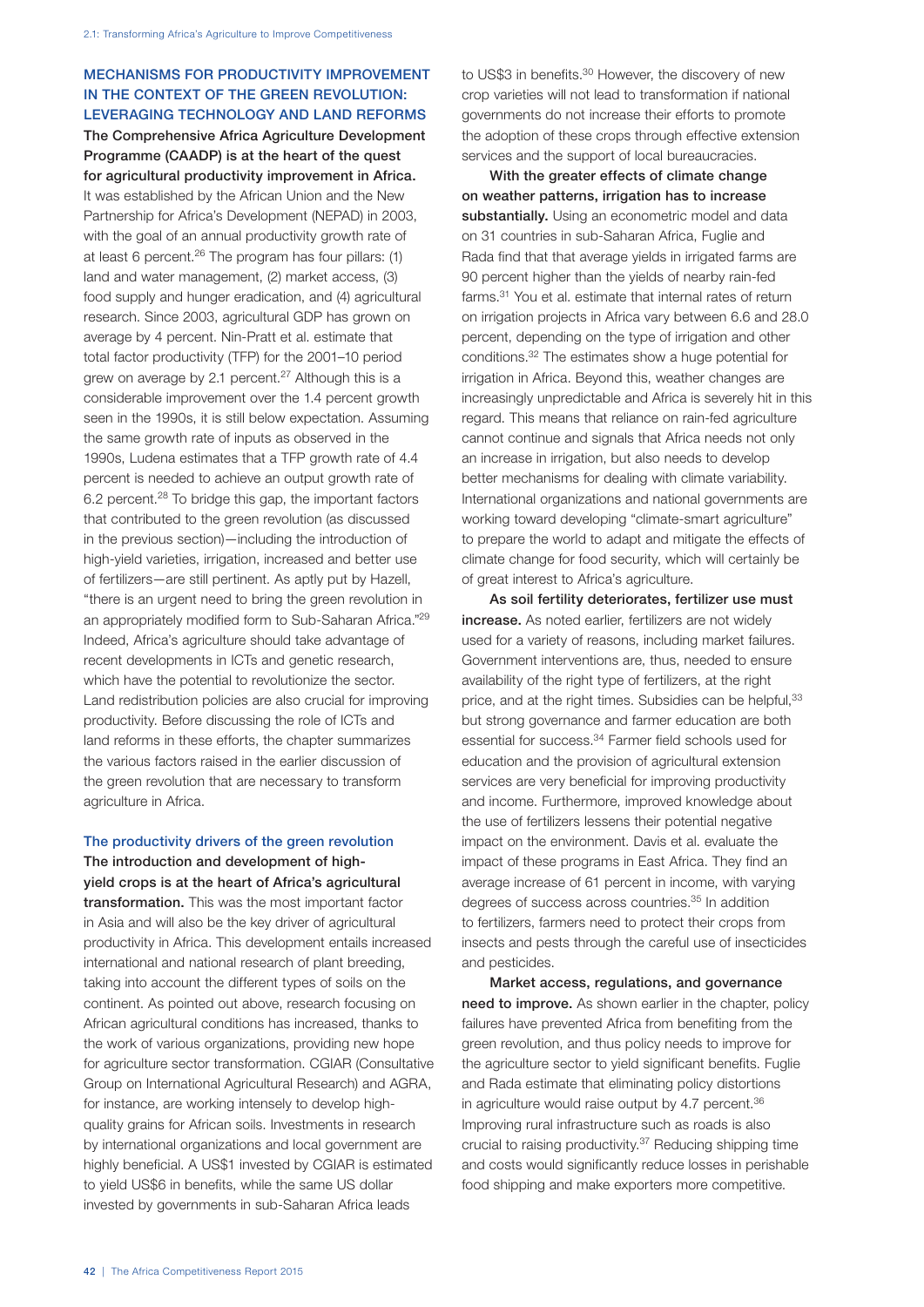As the next section will discuss, ICTs can enable and complement the above reforms.

# The role of ICTs for agricultural productivity improvement

The rapid uptake of ICTs in Africa provides an important opportunity to improve the performance of agricultural value chains (AVCs) from the farm to the market. Indeed, ICTs—including mobile telephony, radios, geographic information systems (GIS), and satellite imagery technologies—have been expanding in Africa. The likely contribution from ICTs can be viewed from the perspectives of potential stakeholders along the value chain: businesses and business organizations, farmers (smallholders, commercial farms, and trade agencies), researchers, and government departments. ICTs in agriculture can also be considered based on their applications along the stages of the production cycle: pre-cultivation, crop cultivation and harvesting, and post-harvest.38 Several potential avenues are available at each stage for applying ICTs to increase agricultural productivity. The following analysis looks at various ICT applications at each stage of the agricultural production cycle and highlights successes.

At the pre-cultivation stage, ICTs have several uses, ranging from land and crop selection to the development of crop insurance products; they can also enhance land and water management and use. In fact, ICTs can be used for facilitating the process of land registration, allocation, and use for crop selection; taking inventory; obtaining weather information on the planting calendar; and facilitating farmers' access to credit. M-PESA in Kenya is a well-known example of a mobile technology–based payment system that is increasing financial inclusion even in rural areas. ICTs can help to develop crop insurance against adverse weather shocks and crop failures. An example of this is Kilimo Salama, 39 a mobile technology-based insurance on purchased inputs (certified seed, fertilizer, and crop protection products) that protects farmers against bad weather shocks. Mobile phones are used to scan the barcode of products purchased by farmers and M-PESA is used for payout at the end of the growing season in case of bad weather. Moreover, GIS and remote sensing (RS) are increasingly being used to ensure more efficient land use and water management.<sup>40</sup> GIS combined with RS has been used to support the assessment of land capability, soil conditions, crop condition and yield, flood and drought risk, groundwater contamination, and pest infestation.41 For example, Egypt has developed a soil and terrain database for the Sinai Peninsula and other regions. Satellite imagery data and GIS have also been used in Ethiopia and Mozambique to enable land registration and crop inventories. India has many applications using GIS technology to support sustainable agricultural development. One of those applications is a cropping system analysis that identifies low-productivity areas.<sup>42</sup>

At the crop cultivation and harvesting stage, ICTs also have other uses. ICTs can generate valuable information on land preparation and sowing, crop health, input management—particularly the choice and use of fertilizer—and pest and water management. ICTs can also be used to get information to farmers, particularly smallholder farmers who could otherwise be out of reach. In 2011, the GSMA mAgri Programme, in partnership with the Bill & Melinda Gates Foundation, launched the mFarmer initiative to support the development of mobile agricultural value-added services (Agri VAS) in four countries: India, Kenya, Mali, and Tanzania. The Agri VAS, developed by mobile network operators, is designed to offer information on crop cultivation and market prices to farmers.<sup>43</sup>

As in previous examples, at the post-harvest stage ICTs can provide market information that is crucial to improving market efficiency. A lack of sufficient information—including information on prices and market conditions—along with price information asymmetries make it difficult for farmers to get fair prices for their crops. The uncertainty this causes can also discourage attempts to invest more in inputs and technologies. Efforts are being made on the continent to deal with information generation and dissemination issues within the context of commodity exchanges. For example, the Esoko Ghana commodity exchange (EGCI),<sup>44</sup> operational since 2005, publishes a weekly cash price index of commodities. Esoko has expanded in a dozen countries and provides price and knowledge data to farmers via mobile text messages. An even better known commodity market is the Ethiopia Commodity Exchange (ECX), which addresses the huge market inefficiency that prevented commodity buyers from interacting directly with sellers, and vice versa. Information was also asymmetrical on prices and product quality. The ECX disseminates information on products' grades and prices and facilitates the coordination of buyers and sellers as well as the enforcement of contracts. All farmers in the country, including smallholder farmer cooperatives representing 2.4 million of farmers, are members of the ECX. They have access to price information, which is provided through a call center. Addressing the information asymmetry about the prices of crops in different markets has allowed farmers to have more marketing options and more bargaining power, and to increase their income by 10 to 30 percent.45

Other potential contributions of ICTs in agricultural productivity improvement include the traceability of food and animals, which is important for participating in global value chains. Traceability entails displaying the lot number and the production facility name on each case of the product and recording this information on invoices and bills of lading. Data can be recorded and transmitted via different ICT platforms.46 Recently an application that monitors cattle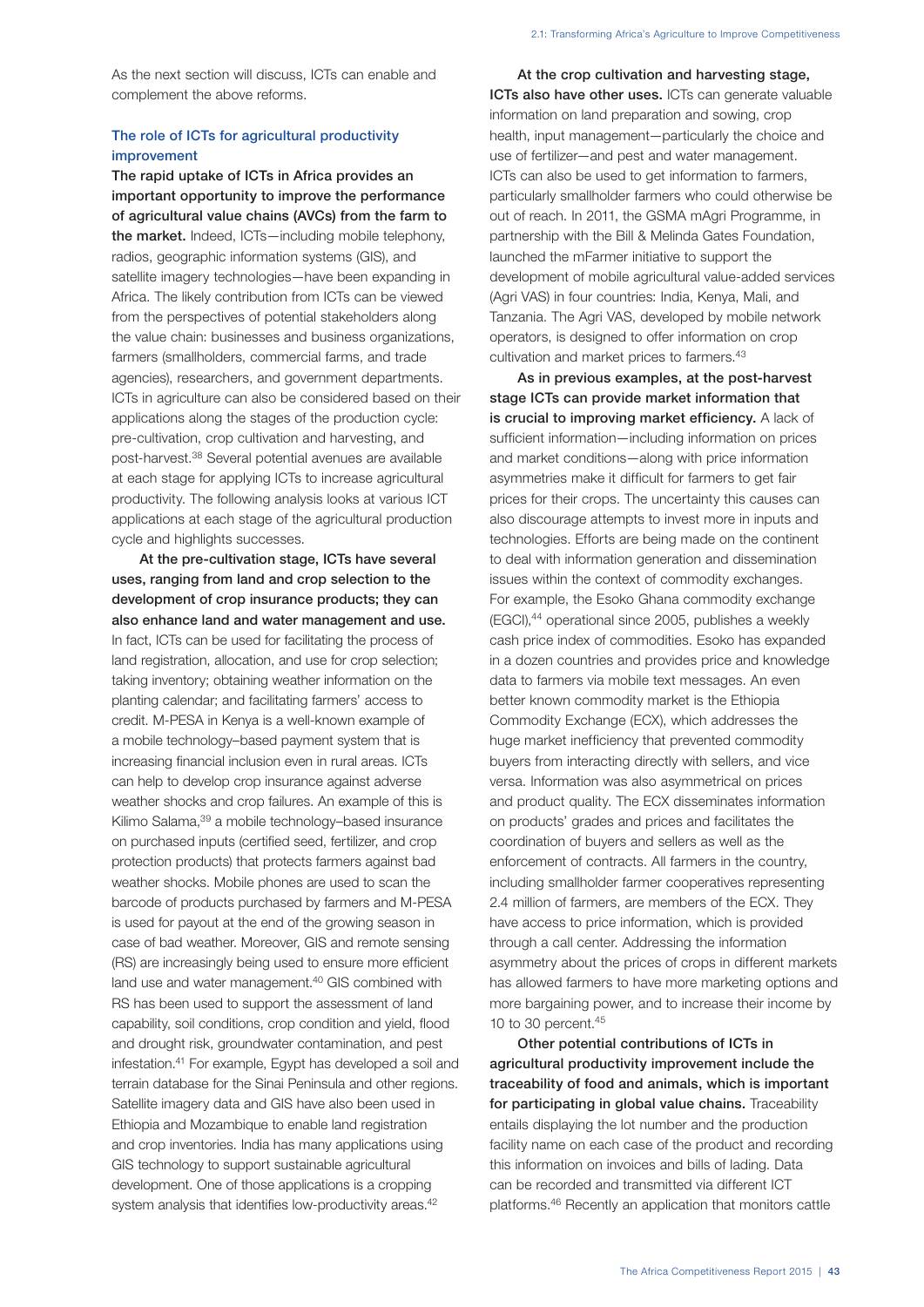and provides valuable information, called iCow, was launched in Kenya. A related application is vetAfrica, which provides veterinary information. In addition, common information systems platforms linking all stakeholders are being set up in several countries as a way to share information and decrease maintenance costs. One example is Kenya's M-Kilimo, which comprises a database containing farmers' information (land size, crop, language, etc.). Farmers can call to report problems and ask questions. Specific responses are tailored to the farmer whose information is already available in the system. Government extension services also use this system to provide farmers with customized solutions.

Another recent scientific and technological innovation in the field of biotechnology and genetic engineering is having a profound impact on global agriculture. Below the potential of this technology for transforming African agriculture is considered.

# Opportunities and challenges of genetically modified (GM) crops

The adoption of GM crops in Africa remains limited. In 2014, the AfDB and the International Food Policy Research Institute (IFPRI) published a report titled *GM Agricultural Technologies for Africa: A State of Affairs.*47 The study examined the current status, issues, constraints, and opportunities presented by GM technologies in Africa. It noted that, although the use of GM crops is increasing in other developing countries, its adoption is very limited in Africa: only four countries (Burkina Faso, Egypt, South Africa, and Sudan) are currently farming some GM crops (cotton and maize). Some other countries—such as Ghana, Kenya, Malawi, Mozambique, Nigeria, and Uganda—are piloting a variety of GM crops (banana, cassava, cowpeas, etc.).

With the continent's rapid population growth and the intensification of the effects of climate change on weather patterns, high-yield GM crops that are resistant to weather shocks represent an opportunity for Africa to address food insecurity. A majority of scientists argue that GM crops are safe to consume, and they also reduce insecticide use, greenhouse gas emissions, and soil-damaging tillage while enhancing farmers' income and farm production without increasing the cultivated area.<sup>48</sup> A meta-analysis of 147 impact studies found that the adoption of GM crops (soybean, maize, and cotton) has, on average, "reduced chemical pesticide use by 37%, increased crop yields by 22%, and increased farmer profits by 68%."49 A recent survey of members of the American Association for the Advancement of Science found that 89 percent of scientists argue that GM crops are safe to eat.<sup>50</sup> Despite the positive effects, there is still a debate on the safety of GM foods and a resistance to GM crops, especially from Europe. This debate has influenced perceptions in Africa and given way to extensive misinformation. For instance,

in the midst of a famine in 2002, Zambia refused food aid that contained GM crops based on precautionary principles.51

The positive benefits of GM crops do not mean, however, that they are a panacea for food security in the world. Food security depends not only on production output but also on distribution and availability at the right price. Moreover, yields of GM crops depend on farming conditions, and their benefits may not outweigh their costs under poor conditions. Other farming practices may increase yields as much as GM crops do. Another worry is that the seeds are controlled by a small number of multinationals, which means that farmers will always be dependent on purchased seeds. Adverse consequences of GM crops on biodiversity and gene flow need further research.<sup>52</sup>

The 2014 AfDB-IFPRI report highlights the conditions necessary to increase Africa's adoption of GM crops.<sup>53</sup> These conditions include increased funding for research and development to enhance biotechnology capacity and genetic modification. Regulatory systems also need to boost their capacity to inform decision makers. More outreach and better communication will ensure that Africans are well informed about the risks and benefits of GM crops.

The next section explores how land reforms can address the issue of land access and distribution in Africa to improve agricultural productivity.

## Land reform for higher productivity and inclusion

Africa has the highest area of arable uncultivated land (202 million hectares) in the world, yet most farms occupy less than 2 hectares.<sup>54</sup> This situation is a result of poor land governance and ownership that is based mostly on customary laws, which together have resulted in unequal distribution of land and uncertainty of tenure. With the introduction of land markets, land inequality and landlessness are growing in some countries, such as Côte d'Ivoire, Kenya, and Liberia, and in the Southern African region. From the 1998 household survey for Côte d'Ivoire, it is estimated that 5.56 percent of women own land versus 7.14 percent of men, and large land surfaces are concentrated in the hands of public employees.<sup>55</sup> The customary laws that often prevent women from ownership are a constraint to inclusive growth. Byamugisha sees land reforms as a pathway to shared prosperity in Africa.56

Land reforms that clearly define property rights, ensure the security of land tenure, and enable land to be used as collateral and to be allocated more efficiently will be necessary in many African countries. Land allocation under customary laws often lacks the security of tenure and prevents owners from using their assets as collateral to access finance for purchasing inputs. Moreover, highly productive farmers may lack sufficient land to expand their production. Depending on the country, land reforms have to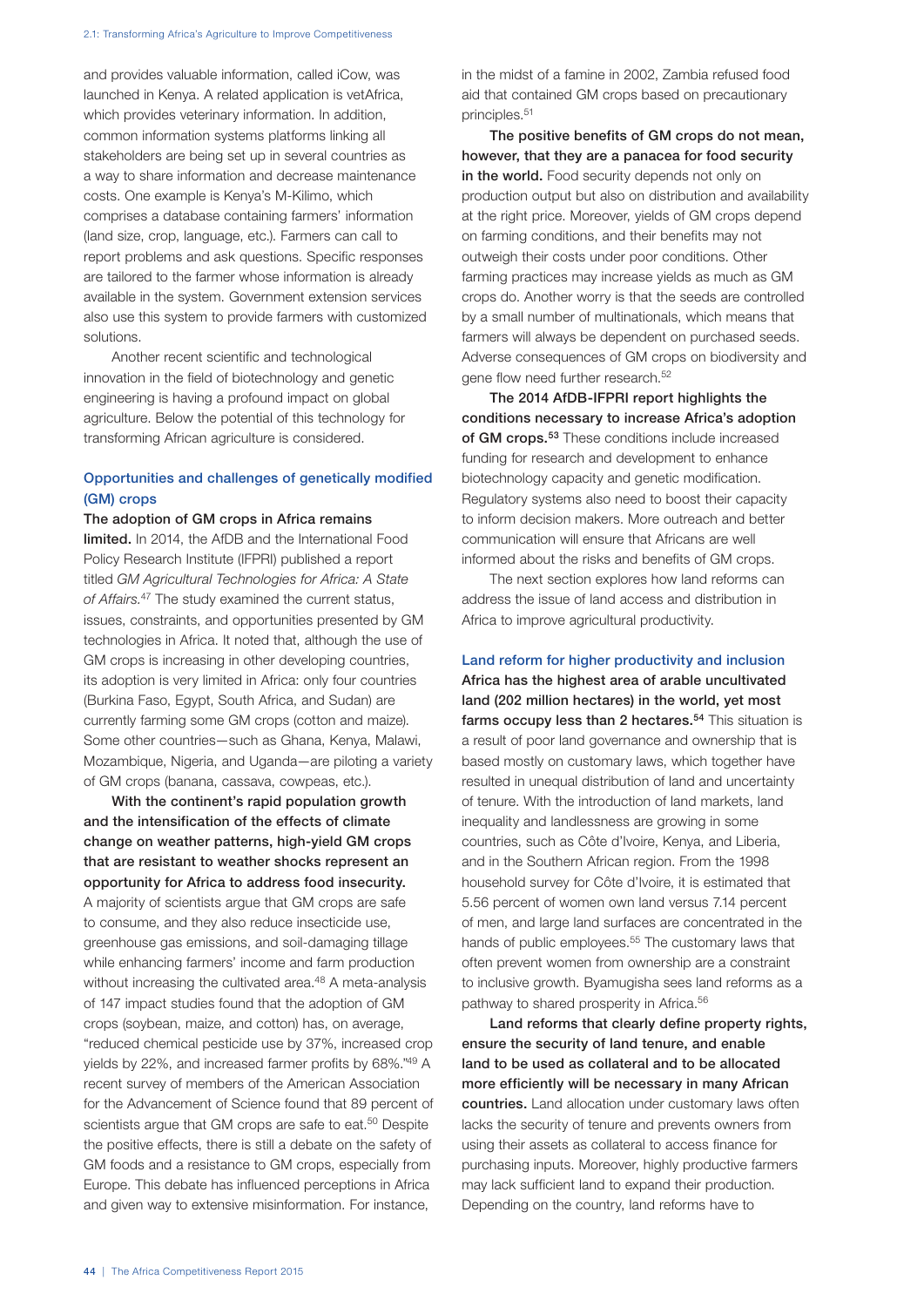address access to land and distribution of land. Some countries, such as Cameroon, are using GIS systems to first register land before implementing redistribution mechanisms. The reforms should also ensure some form of tenure security that allows farmers to leverage their assets.

Land reforms in African countries where colonial systems have resulted in high levels of inequality have succeeded to varying degrees. In some countries, mostly in Southern Africa, colonial systems expropriated large portions of land from the majority of the population for the benefit of a minority. Most of these countries undertook land reforms to redistribute land and address inequality, but failed. Zimbabwe tried land expropriation from white farmers to redistribute the land to black farmers. This has largely failed because the reforms transformed the country from a food basket and exporter to a food importer. The South African reforms that attempted to avoid those mistakes through a market-based and negotiated approach have, so far, failed to redistribute large areas of land as a result of an inefficient system and insufficient implementation of land transfer, which has left the country with high levels of land inequality and, according to the government, 50 percent of land transfer projects have failed.57 Using a similar market approach, Namibia has been more successful in reallocating land. Over the last two decades, 8 percent of agricultural land has been transferred to black farmers in South Africa, while Namibia has reallocated 27 percent of its farm land.<sup>58</sup> One big difference in the two systems is that Namibia does not recognize ancestral land rights, and the state has the right of first refusal in any land sale in the country. Byamugisha holds out the land reforms in Malawi as a model of success for other countries to emulate.59 The model is based on voluntary redistribution of large corporate estates to poor farmer groups with community-based land rights. The farmer groups are provided with funds to buy agricultural inputs in order to use their newly acquired land or diversify their production. The process has, thus far, helped 15,000 households, representing about 0.5 percent of total households, to gain land ownership. However, this success has yet to eliminate land misallocation in the country.

Land redistribution policies should, however, not prevent market mechanisms from supporting the development of commercial large-scale farming. Adamopoulos and Restuccia found that the 1988 land reform in the Philippines, which imposed a ceiling on land holdings and restricted the transfer of distributed land, reduced farm size by 34 percent, and led to a decrease in agricultural productivity by 17 percent.<sup>60</sup> The effect of land misallocation is also found in Malawi. Restuccia and Santaeulalia-Llopis use micro data from the Malawi Integrated Survey on Agriculture collected by the World Bank in 2010–11 to study the link between

land allocation and farm productivity. $61$  They found that farm size was unrelated to farm productivity and capital, implying a misallocation of land. Overall, 78.3 percent of farmers in Malawi operate on less than 1 hectare and only 0.3 percent of the farms are larger than 5 hectares. The average plot size is 0.83 hectares. Land markets are practically nonexistent in the country, and most of the land is transferred through customary rights. This customary-based ownership and transfer system creates a misallocation of land, preventing more productive farmers from acquiring larger plots. An efficient redistribution of farm land would increase aggregate productivity by a factor of 3.6. This very large increase calls for the establishment of a land market in Malawi.

Going forward, it will be crucial to harness the complementarity between smallholder and large-scale farming to reduce the overreliance on smallholders and expand much-needed commercial large-scale farming. Although a fringe of the latter offers mixed results about the complementarity between large-scale farming and smallholders, recent analyses suggest that there is room to harness such complementarity whereby large-scale farming can achieve better productivity.<sup>62</sup> Successful transformation of agriculture will require a recognition that, as stated by Collier and Dercon, "smallholders are heterogeneous in potential and there is scope for large scale farmers as commercial enterprises, often in interaction with smaller scale farmers using institutional frameworks that encourage vertical integration and scale economies in processing and marketing."63 If well regulated, largescale farming could have positive spillover effects on smallholders including job creation, income generation, and the transfer of knowledge and know-how. The out-grower scheme model, where smallholder farmers supply products for a larger firm under pre-agreed mutually beneficial conditions, could be a potential mechanism to ensure such mutual benefits. This complementarity will be explored in the context of value chains, discussed in the next section.

# ENHANCING THE INTEGRATION INTO AGRICULTURAL VALUE CHAINS (AVCS)

Increased globalization has created both challenges and opportunities for Africa's agriculture; these notably arise from the continent's greater integration into AVCs. Thanks to globalization. African products can now reach larger markets. However, to take advantage of this potential, African farmers need to deliver higherquality products at competitive prices and integrate international distribution channels by satisfying the norms and standards set out by their trading partners.<sup>64</sup> This is a serious challenge for smallholder farmers, who supply up to 80 percent of the food in sub-Saharan Africa, 65 but who need to enhance their capacity to meet international standards.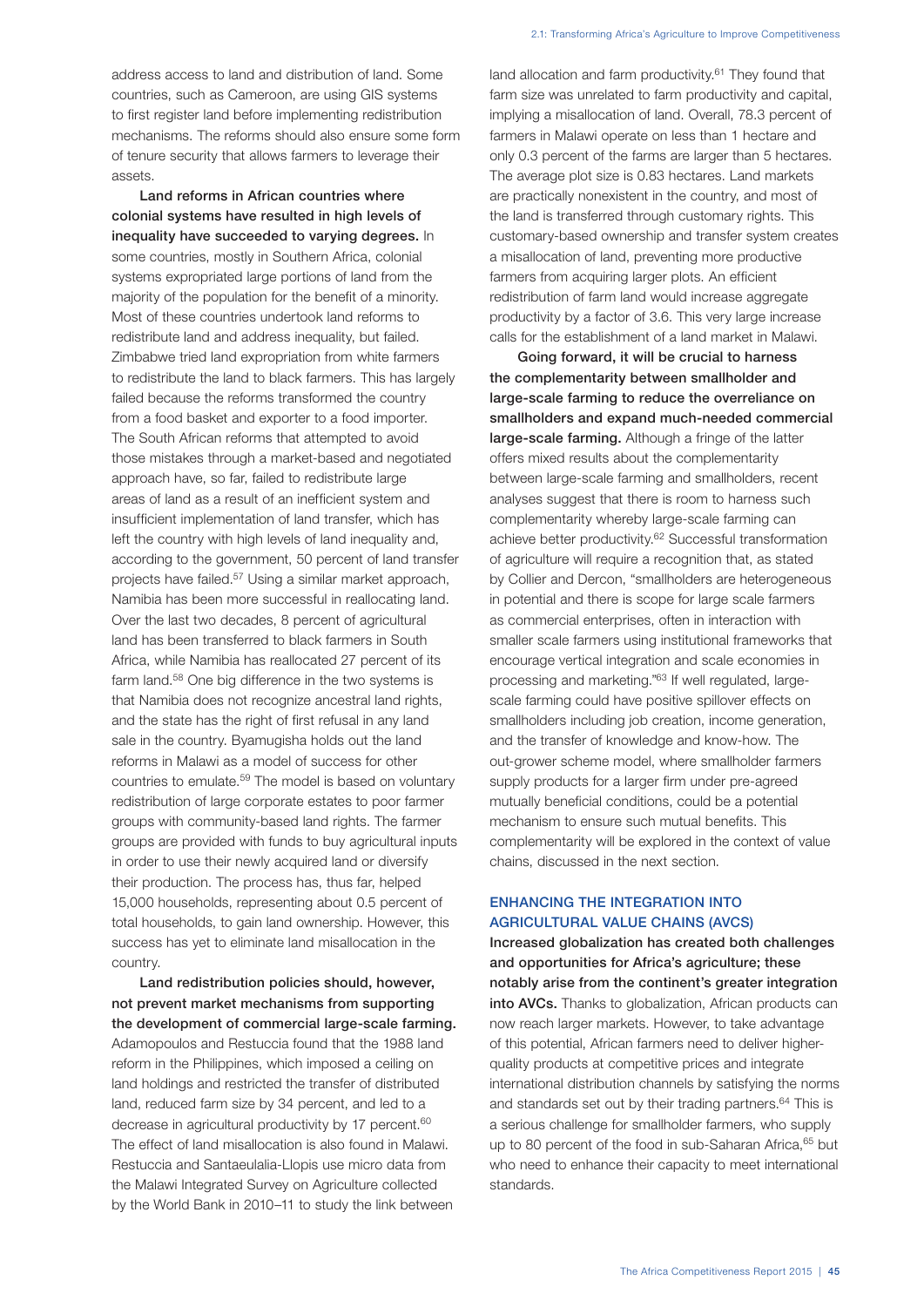Greater integration into AVCs is expected to boost benefits to small-scale farmers and facilitate the creation of agribusinesses for increased value addition in exported goods. The participation of smallscale farmers in AVCs will enable them to harness the interdependence among the different actors in the value chain, namely the suppliers of inputs and seeds, the farmers, the businesses providing technical support for the farmers such as agricultural machinery, the financiers, the wholesale producers of farm products, the processors, and associated sellers.<sup>66</sup> Consequently, participation in AVCs will facilitate small-scale farmers' access to inputs, financing, and end-markets at the local, national, regional, and international levels, thereby enabling them to have a greater voice in the value chain and enhancing their economic returns. This will, in turn, facilitate the creation of modern integrated agribusiness value chain economies based on specialization.<sup>67</sup> Participation in such AVCs will enable firms to "move up" into higher-value activities, capture a greater share of value in global markets, and thus enhance the sector's competitiveness.68

The discussion that follows will explore the potential of value chains to enhance Africa's agricultural competitiveness. It reviews Africa's global positioning as well as its potential integration into the global AVCs, which are both necessary for creating a conducive environment. The AfDB has made significant efforts to enhance the continent's integration into AVCs, as discussed later in this chapter.

# Africa's positioning and potential within global and regional value chains

Even though Africa's integration within global AVCs is limited, it offers scope for greater integration within the traditional cash-crop production chain. Africa's general participation in regional and global value chain trade is discussed elsewhere in this *Report* (see Chapter 2.3). Participation in AVCs is even more challenging because international norms and standards keep evolving and are difficult to satisfy. Africa is a large global supplier of traditional cash crops (coffee, cotton, cocoa, sugar, tea, and tobacco) as raw material, which accounts for about 50 percent of Africa's total agricultural exports.<sup>69</sup> These tend to be producer-driven chains with limited scope for functional upgrading, given the tight control by lead producers with higher-value activities—such as processing and manufacturing that are carried out outside Africa.<sup>70</sup> Nonetheless, some scope exists for product differentiation and quality upgrading within the cash-crop production chains. In fact, product differentiation presents various opportunities for increasing agricultural income from cash crops, through branding and grading specialty coffee and establishing grading systems, for example, as well as by segregating different qualities for export.<sup>71</sup>

The production of non-traditional crops, however, offers more scope for greater integration within the global AVCs. African economies have progressively diversified from the traditional cash crops and are increasingly engaged in the production and global sale of crops such as fruits, vegetables, fish, and flowers that belong to buyer-driven value chains. This has, in part, been the result of the proliferation of supermarkets seeking to consolidate their supply networks in order to exert more control over production processes.<sup>72</sup> Indeed, with Africa's greater urbanization and growing middle class, rising consumption creates more demand for local products.73 Functional upgrading can occur in such value chains as retailers seek "ready-to-sell" products more and more, thereby advancing processing and packaging activities further along the value chain.74

Regional value chains offer great promise in facilitating the integration of Africa's agriculture into global value chains and need to be supported. Meeting the standards required for integrating into global value chains will be a gradual process for Africa's agriculture exporters. In the interim, gains can be made from integrating into regional value chains. Indeed, the agriculture sectors of some African countries—especially Kenya and South Africa, which are major regional exporters of processed food—are increasingly being integrated into regional value chains. For instance, the Kenya fresh vegetable (especially green beans) and dairy export industries grew considerably in size and valueadded in the 2000s and are now leading producers in Africa. This success is the result of the sound implementation of new processes and operations by private Kenyan businesses, as well as the support of the public sector. Given the nature of the smallholder-based agriculture in Africa, support will need to be provided to small-scale farmers to be better organized so as to enhance their productivity and ensure the timely off-take of produce from farm to markets. Indeed, the United Nations Economic Commission for Africa (UNECA) underlines the need to support small-scale producers through national and regional cooperatives or other farmer organizations in order to facilitate their access to inputs, financial services, and markets and to enable them to defend their interests in the value chain.<sup>75</sup>

# Five keys to a conducive environment for greater AVC integration

This section presents five keys to creating an environment conducive to fostering greater AVC integration.

First, the need to address poor domestic productive capacity and infrastructure in order to enhance Africa's effective participation in value chains cannot be overemphasized. Africa is endowed with vast resources, but its low domestic productive capacity and poor infrastructure, as well as a focus on low-value-added activities, are holding back the continent's effective participation in value chains. Indeed,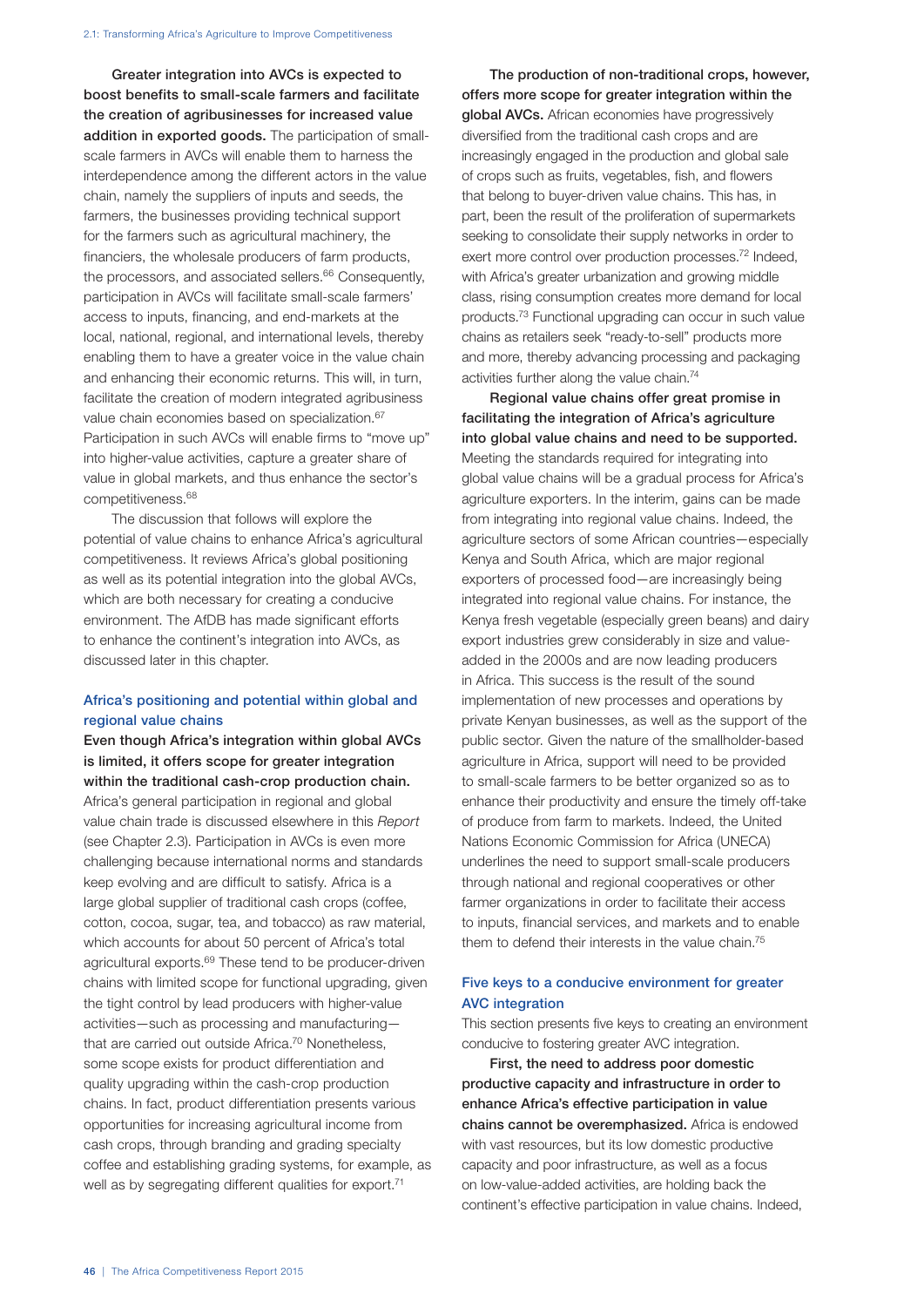Africa's considerable endowments in natural resources and its competitive wages, as well as the significant potential of domestic and regional markets, have been well documented.76 However, domestic productive capacity, in the form of skills and capital to produce on a large scale and meet required standards, is limited. The performance of the agriculture sector is also hampered by inadequate infrastructure, including unreliable energy, an ineffective urban-rural road network, inefficient ports, and a business and regulatory environment that overall is not conducive to doing business in agriculture make trade more costly. For instance, Bah and Fang show that, on average, Africa's firms lose 25 percent of their output as a result of the poor business environment.77 A 2009 report by the US international trade commission also shows that poor infrastructure (especially land and maritime transport and energy) is putting African exporters at a competitive disadvantage by increasing costs and compromising the quality of exports.78 Addressing these shortcomings will be crucial for Africa's beneficial participation in AVCs.

Second, farmers need to be provided with appropriate financing schemes so they can make necessary investments and meet required standards for integration into global value chains. Limited access to finance hinders local farmers from undertaking the requisite investments to increase productive capacity and meet the quality requirements of integration into both regional and global value chains.79 Aforementioned efforts at land reform, enabling farmers to have security of tenure, will need to be complemented by efforts to ensure that farmers are well organized through cooperatives, farmers' unions, and associations to enhance their bargaining power, allowing them to obtain better financing terms. Improved organizational capacity on the part of farmers will also enable them to cooperate in working to meet the standards required for integration of value chains. Better access to financial facilities will need to be complemented by financial literacy training to avoid the over-indebtedness that accompanied the green revolution in Asia.

Third, efforts should be made to encourage the connection of small-scale farmers with large commercial farmers through mutually beneficial *contract farming* (also called *out-grower schemes*), thus enhancing the sector's inclusiveness. As largescale farmers become better connected with AVCs, agribusiness initiatives will increasingly seek value additions to agriculture products and there will be a reduction in the export of raw material. In supporting these agribusiness initiatives, special attention should be given to out-grower schemes because they not only assist farmers to meet required production standards within the global value chain, but they also guarantee supply to leading firms. Contract farming usually involves a large agribusiness firm entering into contract with smallholder farmers, providing farmers with inputs on credit and extension in return for a guaranteed delivery of products.80 Box 3 discusses the AfDB's role in

## Box 3: The AfDB's role in supporting the transformation of Africa's agriculture for inclusive growth

The AfDB Group has a long experience, going back to the late 1990s, of supporting African countries in developing their agriculture sectors. The AfDB views agriculture as key to the socioeconomic development of the continent. Between 2006 and 2014, the AfDB committed 198 operations in agriculture and agribusiness, amounting to a total of US\$6.33 billion. Prior to 2000, the AfDB endorsed the Integrated Rural Development approach to agriculture. In 2000, the AfDB adopted a new strategic framework embodied in the Agriculture and Rural Development Policy, which focused on addressing the critical bottlenecks of agricultural development, namely: high population growth rates, the poor state of infrastructure, declining trends in agricultural prices, persistent political instability, reliance on rain-fed agriculture, high post-harvest losses, the complex land tenure system, limited human and institutional capacity, and inaccessibility to credit. From 2010, the AfDB's operations in agriculture were guided by its Agriculture Sector Strategy (AgSS), covering the period 2010–14, with its principal objective being to guide the AfDB's operations to contribute to greater agricultural productivity, food security, and poverty reduction. Below are two examples of inclusive agribusiness projects supported by the AfDB.

*The Maryland Oil Palm Plantation Project (MOPP)* is a US\$203 million agribusiness project. The AfDB approved US\$20 million for this project in 2013. MOPP entailed a 15,000 hectare greenfield palm oil plantation and milling project in Liberia. The nucleus plantation constituted 9,000 hectares, while 6,000 hectares were to be cultivated by local farmers in an out-grower scheme involving 600 farmers. These farmers are expected to receive financing for their inputs from MOPP, which they will repay once their product is sold. Access to modern inputs such as improved seed varieties and fertilizers, extension services, and access to finance is expected to improve the livelihood of these farmers.

Approved by the AfDB in 2009, *Agri-Vie* is a US\$100 million private equity fund focusing on small- and mediumsized enterprises in the agribusiness and food sectors. The fund closed in 2010 with 65 percent of the commitments coming from development finance institutions and the rest from the private sector (life insurance, foundations). Agri-Vie has a proactive and collaborative relationship with investees and provides training and technology transfer to out-grower farmers. In terms of results, Agri-Vie has a continuous focus on driving selected impacts per investee in the following sectors: governance (reporting, policies, and controls), workers (employment, training, and development), and community relations and environment (environmental management practices). In terms of development outcomes, by the end of 2012, Agri-Vie Fund had impacted more than 890 small- and medium-sized enterprises, 2,900 farmers, and 312 non-farmer microenterprises. One of the feedbacks from the managers of Agri-Vie Fund is that investment in African food and agribusiness remains robust, which is an encouraging sign.

*(Cont'd.)*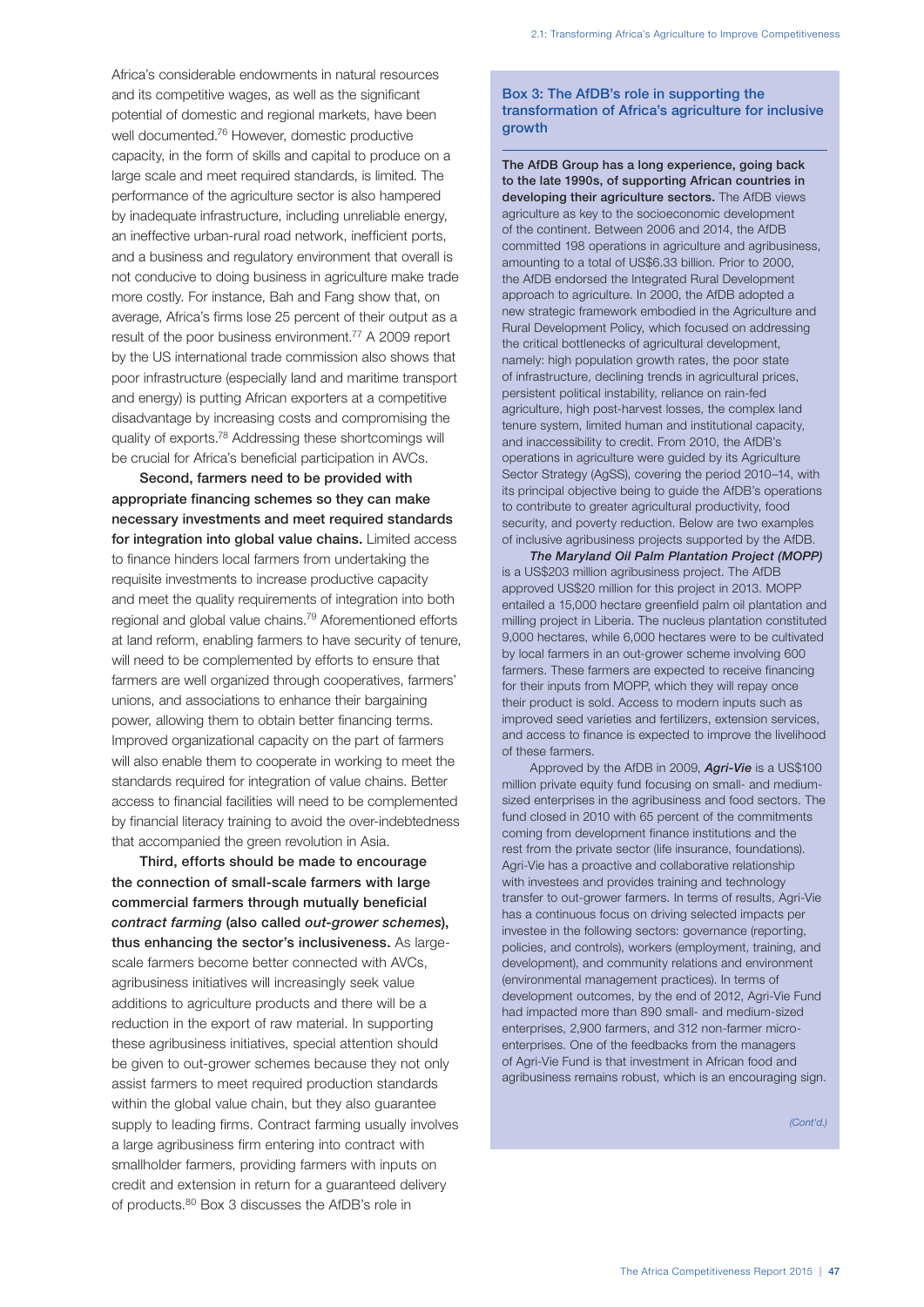## Box 3: The AfDB's role in supporting the transformation of Africa's agriculture for inclusive growth *(cont'd.)*

Going forward, the new AfDB Agriculture Sector Strategy (AgSS) (2015–2019) will seek to build on previous AfDB work in agriculture by bringing the agriculture sector and agribusiness to the front of Africa's structural transformation agenda. The AfDB's interventions within the framework of the AgSS for 2015–19 will be guided by two pillars: (1) agricultural infrastructure and (2) natural resource management.<sup>1</sup> The AgSS will embrace a value-chain approach and support innovative technologies to foster the development of value chains within the agriculture sector and its commercialization. It will promote agricultural commodity exchanges and improve access to finance for agricultural small- and medium-sized enterprises. It will also help to improve capacity building by providing specific vocational training to farmers and agricultural product dealers, for example. It will leverage mobile information services, allowing farmers to collect valuable data. It will promote best practices for investments in land, ensuring that private investments benefit rural communities. It will also pay greater attention to increasing gender mainstreaming in the AfDB's operations and programs.2 The key features of the AgSS for 2015–19 are highlighted below.

- 1. Infrastructure in agriculture: Supporting regional member countries to develop their infrastructure systems in the agriculture sector, including improving rural infrastructure, rural electrification, irrigation, water management, and leveraging information technology systems for agriculture development;
- 2. Agribusiness and innovation: Supporting the development of agribusiness and innovation, which includes commercializing agriculture by developing the agro-industry and value chains; implementing measures to enhance agricultural trade, including promoting commodity exchange markets in the agriculture sector; and developing low-cost technologies for primary processing that retains essential nutrients; and
- 3. Resilience and natural resource management: Promoting resilience and the sustainable management of natural resources, including managing the environmental impact of agriculture activities.

#### **Notes**

- 1 AfDB 2015, forthcoming.
- 2 AfDB 2015, forthcoming.

Sources: AfDB, 2010; AfDB 2015, forthcoming. Compiled from the AfDB investment portfolio.

supporting the transformation of Africa's agriculture for inclusive growth. It provides some examples of inclusive AfDB projects in the agribusiness sector, including through private equity.

Fourth, ICTs play a key role in fostering greater integration into value chains. As noted earlier, ICTs can reduce information asymmetry and improve market efficiencies throughout the different phases of the production process as well as in the post-harvest period. These information asymmetries extend beyond the local market into regional and global markets. ICTs can be employed to improve the marketing of agricultural products into regional and global markets, while at the same time being used to receive market information in a timely manner.

Last, state intervention is crucial in supporting greater value chain integration. In the majority of poor development outcomes, coordination failure is one of the main culprits. As previously discussed, better integration into AVCs can be attained by organizing smallholder farmers in cooperatives and groups. African governments can play a vital role in facilitating the formation of those networks. Services can be leveraged for this purpose and provide information on how to better integrate AVCs. Governments should also invest more in infrastructure to improve the business climate, as its current state represents a significant competitive disadvantage for African exporters. International organizations can also help to correct coordination failures by bringing different stakeholders together and by boosting inclusive investments in the agriculture sector (see Box 4).

## RECOMMENDATIONS AND CONCLUSIONS

This chapter recalls the main factors that make agriculture in Africa one of the least productive globally while the rest of the world, particularly Asia, greatly benefited from the green revolution. The chapter also discusses the ingredients needed for a more competitive agriculture sector that will lead to faster structural transformation processes across Africa.

Agriculture remains an important source of income for the majority of Africans and represents a large share of economic output in most countries in the continent. The sector consists primarily of small-scale farmers who cultivate a large variety of low-yield crops on small plots of non-irrigated land, using a minimal amount of fertilizers and pesticides. These characteristics make the sector very unproductive, leading to food insecurity and large imports of staple foods. The continent has not benefited from the green revolution that started in the 1960s, and that essentially focused on Asia and Latin America. The African continent was left behind for several reasons: (1) the development of high-yield crops focused on irrigated rice and maize, crops not very suited for African soils and ecological systems; (2) market failures and infrastructure deficits have constrained the availability and access to productivity-enhancing inputs as well as the commercialization of agricultural production in Africa; and (3) policy and institutional factors, characterized by the inefficient involvement of governments that resulted in distorted prices of both agricultural inputs and outputs as well as in low levels of technological innovation and adoption. In contrast to Africa, Asian governments have been heavily involved in the drive to revolutionize their agriculture sectors.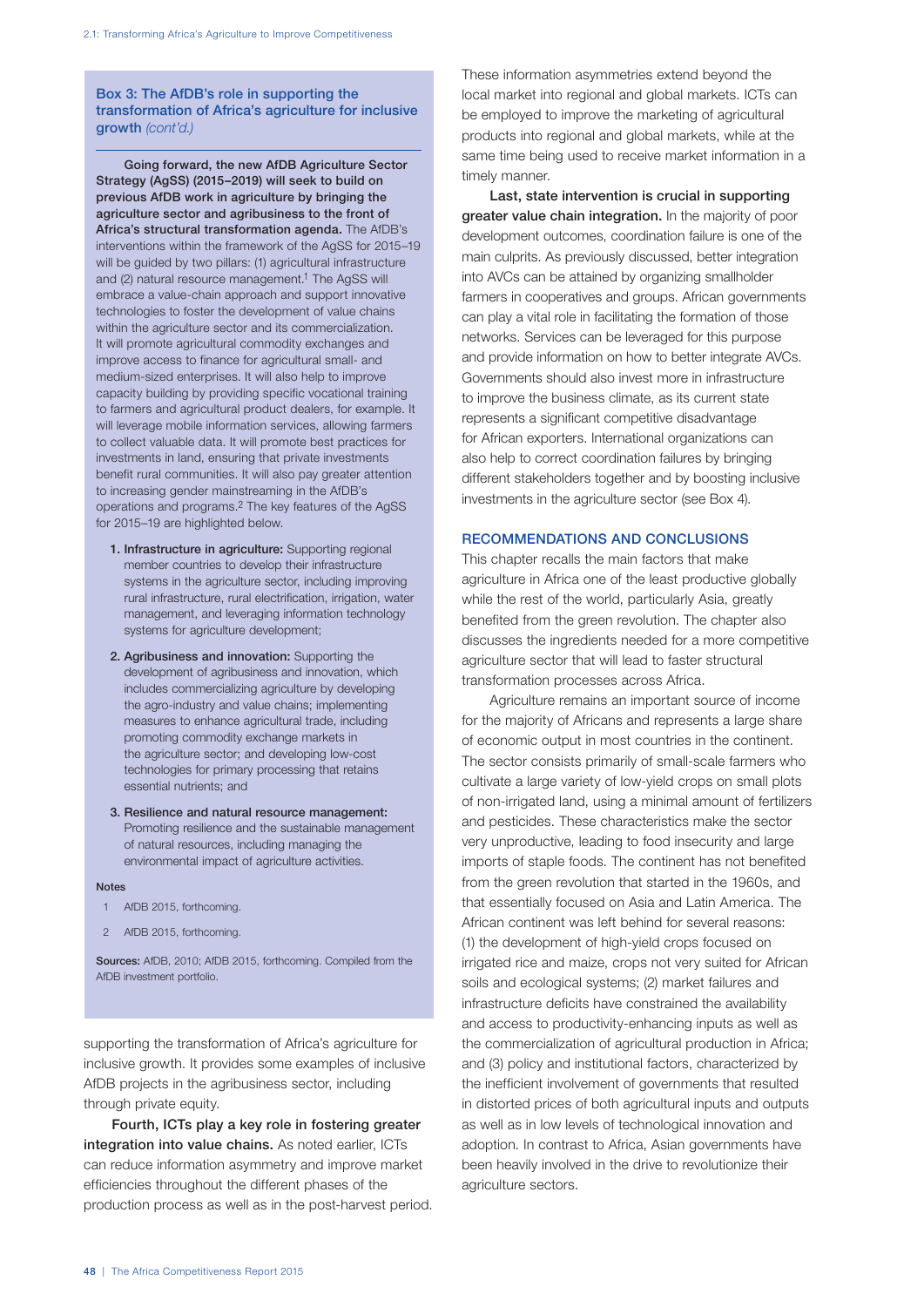In order to foster Africa's green revolution, it is essential to address the factors above and simultaneously take into account the specificities of African conditions, including the continent's variety of soils and appropriate crops. This will involve increased international and national research to develop and promote high-yield crops suitable for Africa. While international research efforts have greatly increased in recent years, national governments are failing to reach their target of devoting 10 percent of national spending to agriculture as agreed under the terms of the NEPAD-CAADP. Increased national spending should support better water management to intensify irrigation, reduce the continent's dependence on rain-fed agriculture, and increase resilience to climate change. Moreover, governments need to put in a place a sound regulatory and institutional framework to minimize distortions and take advantage of new opportunities provided by the development of science and technology. Innovations in ICTs have several agricultural applications involving different stakeholders at different stages in the production cycle. Diffusion of market information, production knowledge, and geographical information are among the top applications that are being increasingly used in Africa but whose usage could be further enhanced. Since the large majority of scientists believe that GM crops are safe to eat, the technology has the potential to revolutionize Africa's agriculture. Improved yield and resistance to pests can increase farmers' income. However, skills in biotechnology are needed for a wide-scale adoption across the continent, as well as regulatory systems that ensure health and environmental safety and provide accurate information to farmers and customers.

Taking full advantage of these technologies will require a number of countries to improve their land governance systems. Land access based on customary rights that disadvantage women, unequal distribution, and the absence of land markets are preventing the most efficient farmers from the opportunity to increase their production scale. Moreover, insecure land tenure limits farmers' ability to use their land as collateral and thus to access credit markets. Land reforms accompanied with the development of financial instruments suited to the agricultural production cycle will improve the adoption of technology and expand the use of intermediate inputs.

Finally the chapter acknowledges the potential of Africa's agriculture and proposes mechanisms by which it can benefit from integration with regional and global markets. Indeed, integration in AVCs will help smallscale farmers adopt better production processes and garner higher prices for their produce. It also provides them with the opportunity to be linked with large-scale agribusinesses and diversify to higher-value crops, such as fruits, vegetables, fish, and flowers. However, meeting the high-quality standards in world markets is not easy, particularly for small-scale farmers. Thus regional AVCs can provide a stepping-stone that allows farmers to

## Box 4: Grow Africa's approach to developing responsible, sustainable, and inclusive privatesector investment

Since its inception in 2011, Grow Africa—a partnership platform created to catalyze investment and growth in African agriculture, founded by the African Union Commission, the NEPAD Agency, and the World Economic Forum—has established itself as a trusted platform for increasing responsible, sustainable, and inclusive privatesector investment in Africa's agriculture. The network collectively works to ensure that investment commitments made by international and domestic companies in partnership with national governments are converted into investment on the ground. These investments are expected to increase farmers' income and create local jobs.

One of the most important aspects of the Grow Africa Secretariat's work is using its convening power at the highest levels to support the development of strong, effective multi-stakeholder structures to enable the public and private sectors to work together to drive investments forward. The creation of a better coordination between private-sector agricultural companies and the public sector is a significant step toward accelerating the execution of investment commitments and bringing them to scale.

Better coordination and alignment is required among different private-sector players, agribusinesses, and smallholder suppliers. Grow Africa is active in exploring, incubating, and disseminating best practice in innovative models for ensuring sustainable supply chains involving smallholder farmers. Agricultural corridors and agri-processing zones that coordinate investments into geographically targeted value-chain clusters can significantly speed up the implementation time for the individual investments within these geographic areas.

To further these efforts and locate them on the global stage, in 2015, the World Economic Forum is introducing a Global Challenge Initiative on Agriculture and Food Security—one of ten institutional initiatives addressing major issues of global concern.1 The initiative builds on the work of the New Vision for Agriculture,<sup>2</sup> and is intended to strengthen leadership commitment and catalyze country-led action partnerships, such as Grow Africa.

#### Notes

- 1 Information about this global challenge is available at http://www.weforum.org/projects/group/agriculture-and-foodsecurity.
- 2 Information about the New Vision for Agriculture Initiative is available at http://www3.weforum.org/docs/WEF\_CO\_NVA\_ Overview.pdf.

Source: Grow Africa Secretariat.

improve their production and marketing processes. This requires small-scale farmers to be better organized, for example in farmers' organizations, and to link up with large-scale agribusinesses through out-grower schemes that establish production contracts between agribusinesses and small-scale farmers. Indeed, this has been promoted by the AfDB as a way to enhance inclusiveness as the sector increases the share of large-scale commercial farming. Strong support from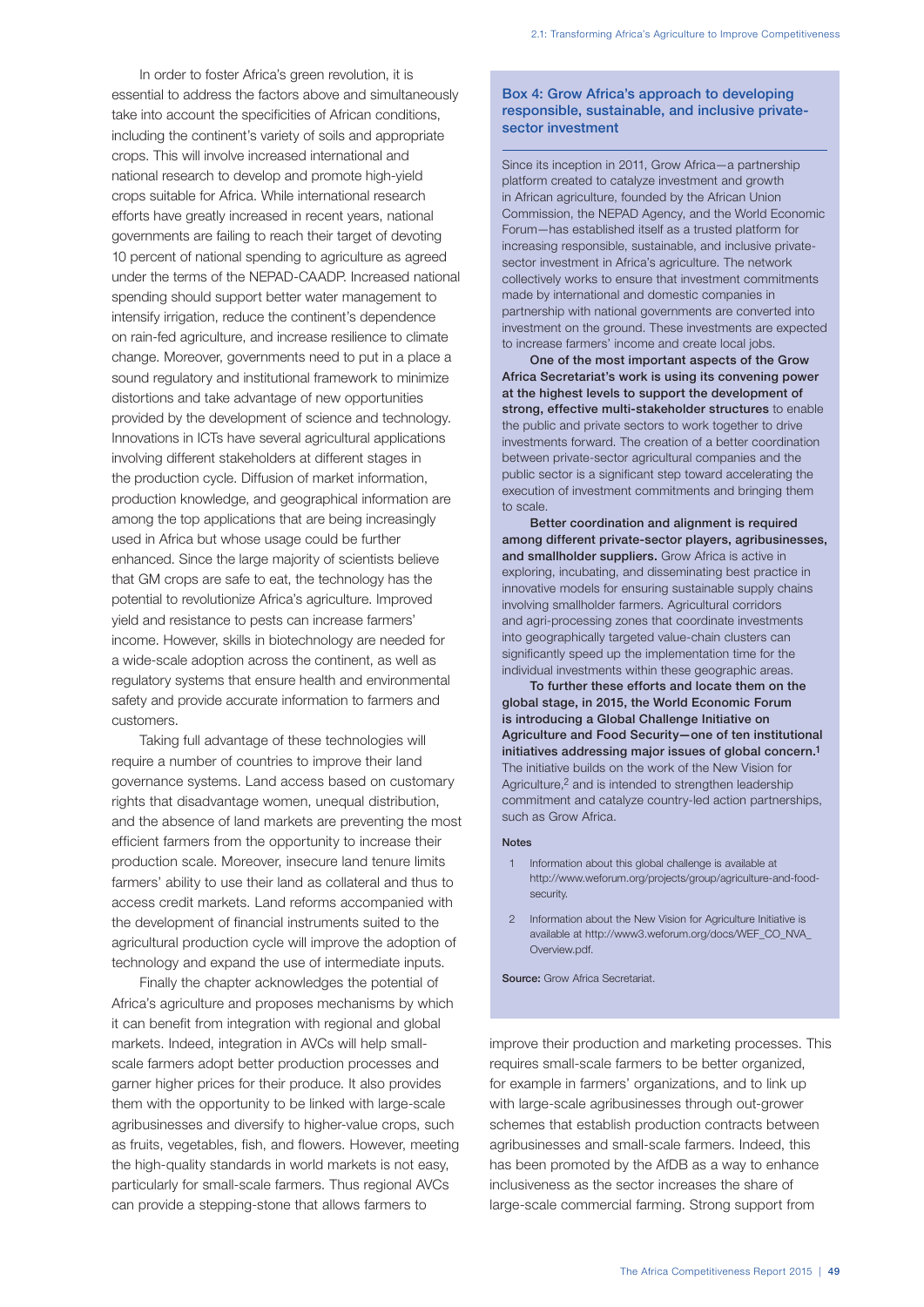#### 2.1: Transforming Africa's Agriculture to Improve Competitiveness

governments and international organizations will minimize coordination failures among stakeholders and ensure that increased integration into AVCs benefits small-scale farmers, particularly women who represent a significant share in the agricultural employment breakdown.

#### **NOTES**

- Equatorial Guinea is not included in the Country Profiles of this *Report* because it did not have sufficient data to be included in the Global Competitiveness Index.
- AfDB 2014.
- The *green revolution* refers to the drastic rise in the productivity of global agriculture as a result of chemical advances and the development of high-yield crops, thus making it possible to produce much larger quantities of food and feed the growing population.
- AfDB 2014.
- UNDP 2014.
- See de Janvry and Saddoulet 1996; Gallup et al. 1997; Timmer 1997; Bourguignon and Morrisson 1998; Thirtle et al. 2003; Salami et al. 2010.
- According to the International Fund for Agricultural Development (IFAD 2010), 70 percent of the poor live in rural areas and are engaged in agriculture. At the same time, the share of urban poor is increasing rapidly with the high rate of urbanization and the slow job creation in African cities.
- See Berthold et al. 2014 for a survey of the literature on labor reallocation across sectors.
- Bah 2011.
- See Bah 2013 for the case of European countries.
- AfDB 2013. The AfDB's long-term strategy is available at http:// www.afdb.org/fileadmin/uploads/afdb/Documents/Policy-Documents/AfDB\_Strategy\_for\_2013%E2%80%932022\_-\_At\_the\_ Center\_of\_Africa%E2%80%99s\_Transformation.pdf.
- World Bank 2008.
- Mondal, no date.
- Hazell 2009.
- Nin-Pratt and McBride 2014; World Bank 2008.
- Nin-Pratt and McBride 2014; World Bank 2008.
- Nin-Pratt and McBride 2014.
- Kayizzi-Mugerwa 1998.
- Voortman 2013.
- Gollin and Rogerson 2010.
- Voortman 2013.
- FAO 2015.
- Svendsen et al. 2009.
- World Bank 2008.
- NEPAD 2013.
- It is not clear what type of productivity (land, labor, or total factor productivity) the program is targeting.
- Nin-Pratt et al. 2012. This estimate is based on the accounting approach.
- Ludena 2005, cited by FARA 2006.
- Hazell 2009, p. 23.
- Fuglie and Rada 2013.
- Fuglie and Rada 2013.
- You et al. 2011. Other conditions that affect the internal rates of return on irrigation projects are institutional, agronomic, human, and environmental ones.
- Africa Progress Panel 2010.
- Fuglie and Rada 2013.
- Davis et al. 2010.
- Fuglie and Rada 2013.
- Gollin and Rogerson 2010.
- Deloitte 2012.
- See https://kilimosalama.wordpress.com/.
- Remote sensing (RS) is the use of aerial sensor technologies to detect and classify objects on Earth with the help of propagated signals (e.g., electromagnetic radiation).
- Wilson 2005.
- Deloitte 2012.
- GSMA, no date.
- See http://www.esoko.com.
- Adewunmi 2012.
- World Bank 2011.
- AfDB-IFPRI 2014.
- Brookes and Barfoot 2014; Nuffield Council on Bioethics 2003.
- Klümper and Qaim 2014, p. 1.
- Entine 2015.
- Lewin 2007.
- Nuffield Council on Bioethics 2003.
- AfDB-IFPRI 2014.
- World Bank's World Development Indicators, 2015.
- Aka 2007.
- Byamugisha 2013.
- The Economist 2013.
- Moneyweb 2014.
- Byamugisha 2013.
- Adamopoulos and Restuccia 2014.
- Restuccia and Santaeulalia-Llopis 2015.
- Collier and Dercon 2009.
- Collier and Dercon 2009, p. 3.
- AfDB et al. 2014.
- FAO 2012.
- UNECA 2012.
- AfDB 2014.
- Gereffi et al. 2005 cited in AfDB et al. 2014.
- Diao and Hazell 2004.
- AfDB et al. 2014.
- Diao and Hazell 2004.
- Lee et al. 2012.
- Leke et al. 2010.
- AfDB et al. 2014.
- UNECA 2012.
- James 2013.
- Bah and Fang 2015.
- United States International Trade Commission 2009.
- AfDB et al. 2014.
- AfDB et al. 2014.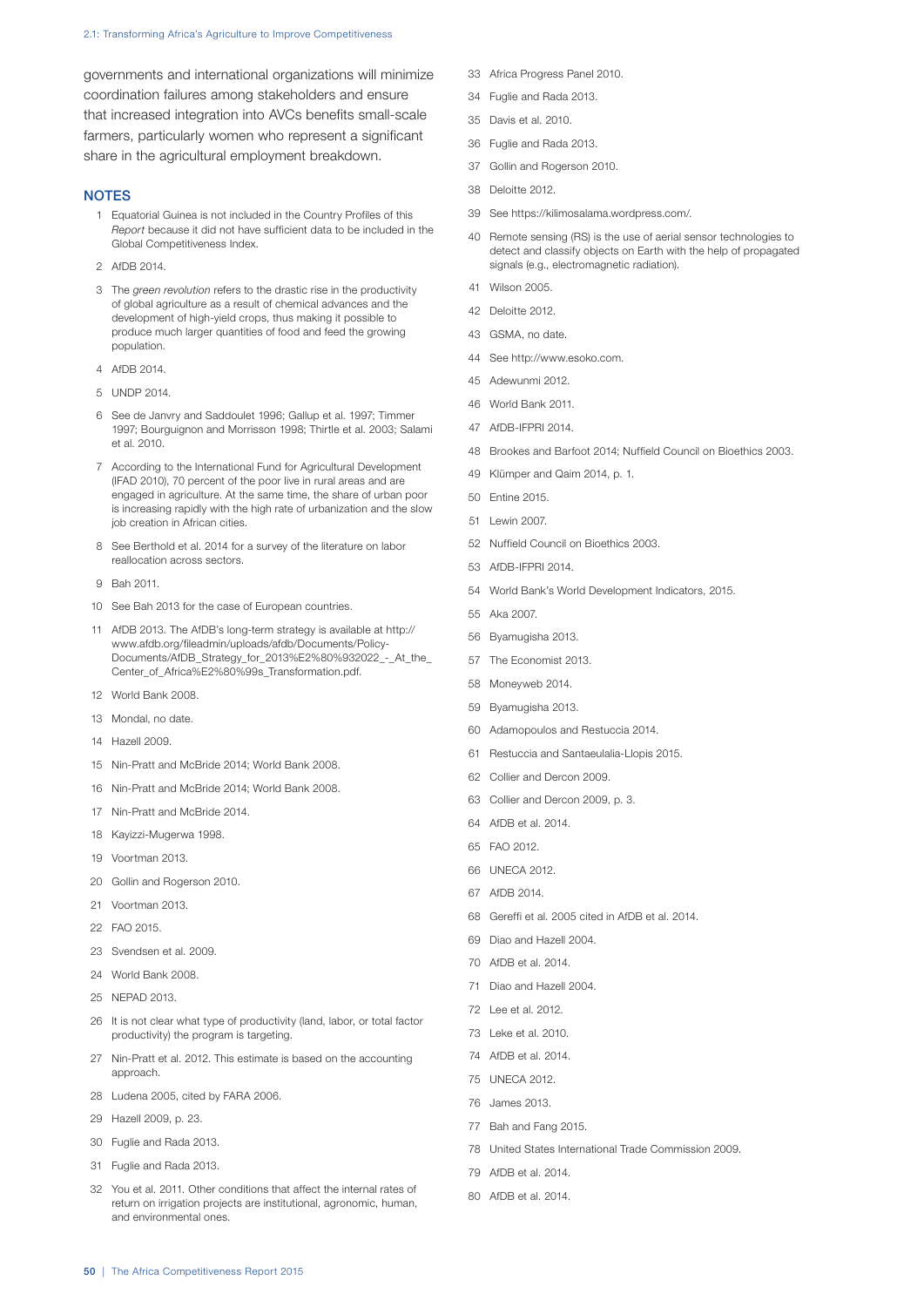## **REFERENCES**

- Adamopoulos, T. and D. Restuccia. 2014. "Land Reforms and Productivity: A Quantitative Analysis with Micro Data." *Working Paper* 525. Toronto: University of Toronto, Department of **Economics**
- Adewunmi, F. 2012. "Four Ways How Technology Can Boost African Farming." Available at http://www.howwemadeitinafrica.com/fourways-how-technology-can-boost-african-farming/22908/.
- AfDB (African Development Bank). 2010. *Agriculture Sector Strategy 2010–2014.* Tunis, Tunisia: AfDB.
- ———. 2013. *At the Center of Africa's Transformation: Strategy for 2013–2022.* Tunis, Tunisia: AfDB. Available at http://www.afdb. org/fileadmin/uploads/afdb/Documents/Policy-Documents/ AfDB\_Strategy\_for\_2013%E2%80%932022\_-\_At\_the\_Center\_of\_ Africa%E2%80%99s\_Transformation.pdf.
- -. 2014. "Global Value Chains and Africa's Integration into the Global Economy." Chapter 2 in *Annual Report 2013.* Tunis, Tunisia: AfDB.
- ———. 2015, forthcoming. *Agriculture Sector Strategy 2015–2019.* Abidjan, Côte d'Ivoire: AfDB.
- ———, Statistics Department. 2015. *Data Portal* (online). Abidjan: African Development Bank. Available at http://dataportal.afdb.org/default. aspx.
- AfDB-IFPRI (African Development Bank and International Food Policy Research Institute). 2014. *GM Agricultural Technologies for Africa: A State of Affairs.* Washington, DC: IFPRI.
- AfDB, OECD, and UNDP (African Development Bank, Organisation for Economic Co-operation and Development, and United Nations Development Programme). 2014. *African Economic Outlook 2014, Global Value Chains and Africa's Industrialisation.* Paris: OECD Publishing. Available at http://www.africaneconomicoutlook.org/ en/.
- Africa Progress Panel. 2010. "Raising Agricultural Productivity in Africa: Options for Actions and the Role of Subsidies." *Policy Brief.* Available at http://www.africaprogresspanel.org/policy-papers/ raising-agricultural-productivity-in-africa/.
- Africa Research Institute. 2009. "Waiting for a Green Revolution." *Briefing Note* 0902. London: Africa Research Institute.
- AfricaRice. No date. Available at http://africarice.org/warda/newsrelaverage-yield-Mar-13.asp, accessed March 3, 2015.
- AGRA (Alliance for Green Revolution in Africa). 2014. "Africa Agriculture Status Report 2014: Climate Change and Small Holder Agriculture in Sub-Saharan Africa." Available at www.agra.com.
- Aka B. F. 2007. "Gender, Land Access and Rural Poverty in Côte d'Ivoire." *International Journal of Applied Econometrics and Quantitative Studies* 4 (1): 21–34.
- Bah, E. 2011. "Structural Transformation Paths Across Countries." *Emerging Markets Finance and Trade* 47 (2): 5–19.
- ———. 2013. "Distortions, Structural Transformation and the Europe-US Income Gap." *B.E Journal of Macroeconomics* 13 (1): 681–714.
- Bah, E. and L. Fang. 2015. "Impact of the Business Environment on Output and Productivity in Africa." *Journal of Development Economics* 114: 159–71.
- Block, S. 2014. "The Decline and Rise of Agricultural Productivity in Sub-Saharan Africa Since 1961." *NBER Working Paper* No. 16481. Cambridge, MA: National Bureau of Economic Research.
- Bourguignon, F. and C. Morrisson. 1998. "Inequality and Development: The Role of Dualism." *Journal of Development Economics* 5: 233–57.
- Brookes, G. and P. Barfoot. 2014. "GM Crops: Global Socio-Economic and Environmental Impacts: 1996–2012." Available at http://www. pgeconomics.co.uk/page/36/-gm-crop-use-continues-to-benefitthe-environment-and-farmers.
- Byamugisha, F. K. 2013. *Securing Africa's Land for Shared Prosperity: A Program to Scale Up Reforms and Investments.* Africa Development Forum Series. Washington, DC: World Bank.
- Cadoni P. and F. Angelucci. 2013. "Analysis of Incentives and Disincentives for Maize in Nigeria." *Technical Notes Series.* Rome: Monitoring African Food and Agricultural Policies (MAFAP), FAO.
- Chambers, J. A., P. Zambrano, J. Falck-Zepeda, G. Gruère, D. Sengupta, and K. Hokanson. 2014. *GM Agricultural Technologies for Africa: A State of Affairs.* Washington, DC: IFPRI-AfDB.
- Collier, P. and S. Dercon. 2009. "African Agriculture in 50 years: Smallholders in a Rapidly Changing World?" *Technical Paper,* FAO High-Level Expert Forum "How to Feed the World in 2050." Rome: FAO.
- Davis, K., E. Nkonya, E. Kato, D. A. Mekonnen, M. Odendo, R. Miiro, and J. Nkuba. 2010. "Impact of Farmer Field Schools on Agricultural Productivity and Poverty in East Africa." *IFPRI Discussion Paper* 00992. Washington, DC: International Food Policy Research Institute.
- de Janvry A. and E. Sadoulet. 1996. "Growth, Inequality and Poverty in Latin America: A Causal Analysis, 1970–94." *Working Paper* No. 784. California: University of California at Berkeley, Department of Agricultural and Resource Economics.
- Deloitte. 2012. *eTransform Africa: Agriculture Sector Study: Sector Assessment and Opportunities for ICT.* Available at http://siteresources.worldbank.org/ EXTINFORMATIONANDCOMMUNICATIONANDTECHNOLOGIES/ Resources/282822-1346223280837/Agriculture\_FullReport.pdf.
- Diao, X. and P. Hazell. 2004. "Exploring Market Opportunities for African Smallholders." *2020 Africa Conference Brief 6.* Washington, DC: International Food and Policy Research Institute. Available at www. ifpri.org/sites/default/files/publications/ib22.pdf.
- The Economist. 2013. "Land Reform in South Africa: Seeds of Change." Baobab Africa, June 20. Available at http://www.economist.com/ blogs/baobab/2013/06/land-reform-south-africa.
- Entine, J. 2015. "AAAs Scientists: Consensus on GMO Safety Firmer Than For Human-Induced Climate Change." *Huffington Post,* January 29.
- Esoko. No date. Available at https://esoko.com/, accessed March 23, 2015.
- FAO (Food and Agriculture Organization of the United Nations). 2012. "Smallholders and Family Farmers." *Sustainability Pathways Fact Sheet.* Rome: Food and Agriculture Organization of the United Nations. Available at www.fao.org/fileadmin/templates/nr/ sustainability\_pathways/docs/Factsheet\_SMALLHOLDERS.pdf.
- ———. 2013. *Save and Grow, Cassava: A Guide to Sustainable Production Intensification.* Rome: Food and Agriculture Organization of the United Nations.
- ———. 2015. *Government Expenditure on Agriculture: Experimental Series.* Available at http://www.fao.org/economic/ess/esseconomic/expenditure/fr/, accessed March 3, 2015.
- FARA (Forum for Agricultural Research in Africa). 2006. *Framework for African Agricultural Productivity / Cadre pour la productivité agricole en Afrique.* Accra, Ghana: Forum for Agricultural Research in Africa.
- Fuglie, K. O. and N. E. Rada. 2013. "Resources, Policies, and Agricultural Productivity in Sub-Saharan Africa." *ERR-145.* Washington, DC: US Department of Agriculture, Economic Research Service.
- Gallup J. L., S. Radelet, and A. Warner. 1997. "Economic Growth and the Income of the Poor." *CAER Discussion Paper* No. 36. Cambridge, MA: Harvard Institute for International Development.
- Gollin, D. and R. Rogerson. 2010. "Agriculture, Roads, and Economic Development in Uganda." In *African Successes: Sustainable Growth,* S. Edwards, S. Johnson, and D. N. Weil, eds. Cambridge, MA: National Bureau of Economic Research.
- GMSA. No date. "mAgri Programme Overview." Available at http://www. gsma.com/mobilefordevelopment/programmes/magri/programmeoverview, accessed March 23, 2015.
- Grow Africa Secretariat. No date. Available at https://www.growafrica. com/, accessed March 23, 2015.
- Hazell, P. B. R. 2009. "The Asian Green Revolution." *IFPRI Discussion Paper* 00911. Washington, DC: International Food Policy Research Institute.
- Herrendorf, B., R. Rogerson, and A. Valentinyi. 2014. "Growth and Structural Transformation." *Handbook of Economic Growth* 1 (2): 855–941.